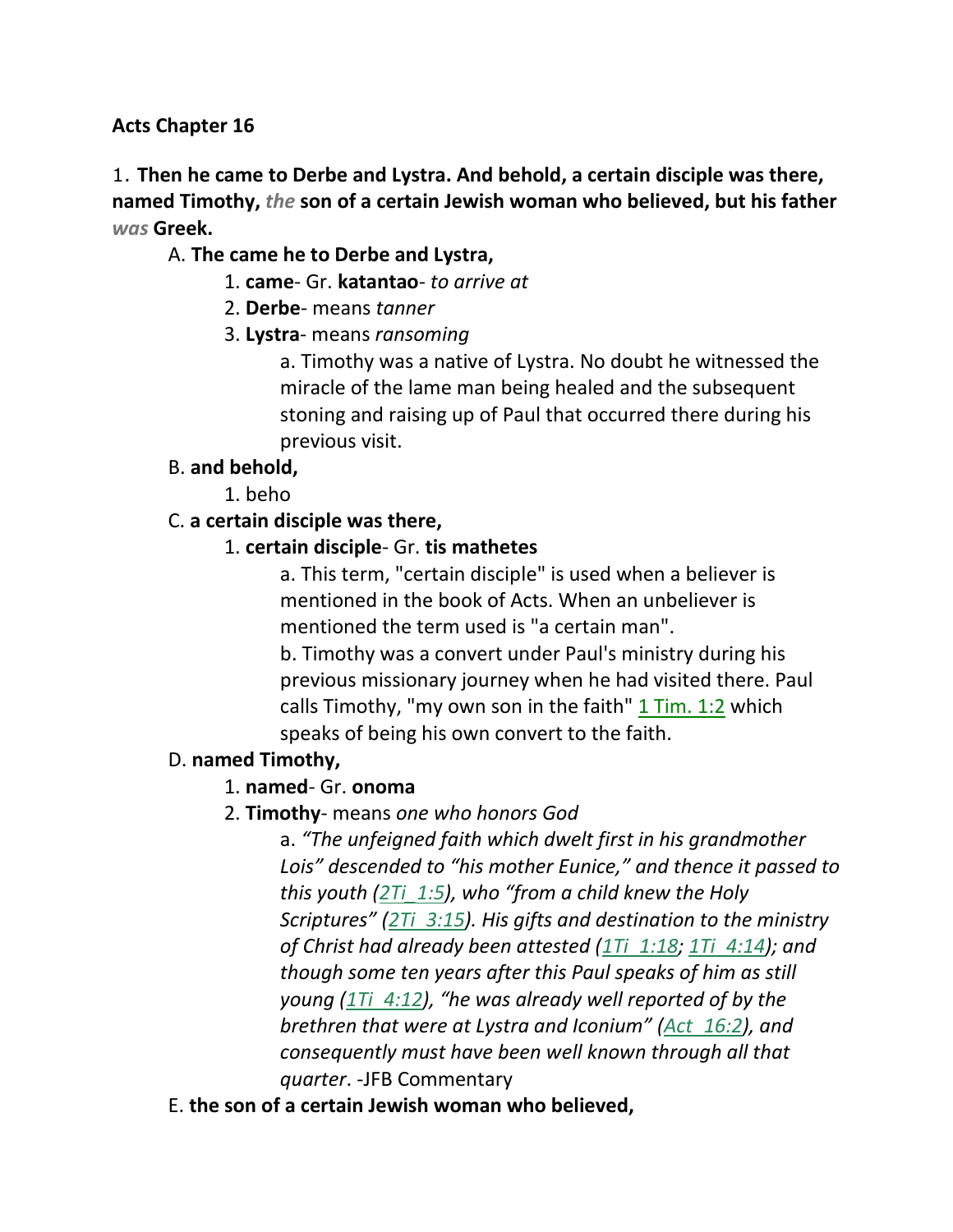#### 1. **son**- Gr. **huios**

#### 2. **woman**- Gr. **gune**

a. You were considered a Jew if your mother was a Jew. However, if you had a Gentile mother and a Jewish father you would not be consider a Jew. It is opposite in Islam. You are a Muslim if your father is, even if your mother is not.

b. My **personal** belief is that the Anti-Christ will have a Jewish mother and a Muslim father and will claim to be the Messiah and be accepted by both groups.

## F. **but his father was Greek**

1. **father**- Gr. **pater**

# 2. **Greek**- Gr. **hellen**

a. This man was uncircumcised. Therefore, he did not circumcise Timothy when he was born. Paul had him circumcised later.

# 2. **He was well spoken of by the brethren who were at Lystra and Iconium.**

## A. **well spoken of**- Gr. **martureo**- *born witness of*

1. This is a necessary thing before one is elevated in ministry. 1Ti 3:7

## B. **brethren**- Gr. **adelphos**

# C. **Lystra and Iconium**

1. Timothy's influence and ministry reached beyond his home town of Lystra to the neighboring town of Iconium. Timothy already had an outreach mindset which revealed his missionary calling within him. 2. If you have a call to be a missionary, but don't witness to those around you, I doubt you have the call.

3. **Paul wanted to have him go on with him. And he took** *him* **and circumcised him because of the Jews who were in that region, for they all knew that his father was Greek.**

## A. **Paul wanted to have him go on with him.**

# 1. **wanted**- Gr. **thelo**

# 2. **go**- Gr. **exerchomai**

a. This may have been from having second thoughts on rejecting young John Mark earlier.

B. **And he took him and circumcised him because of the Jews who were in that region,**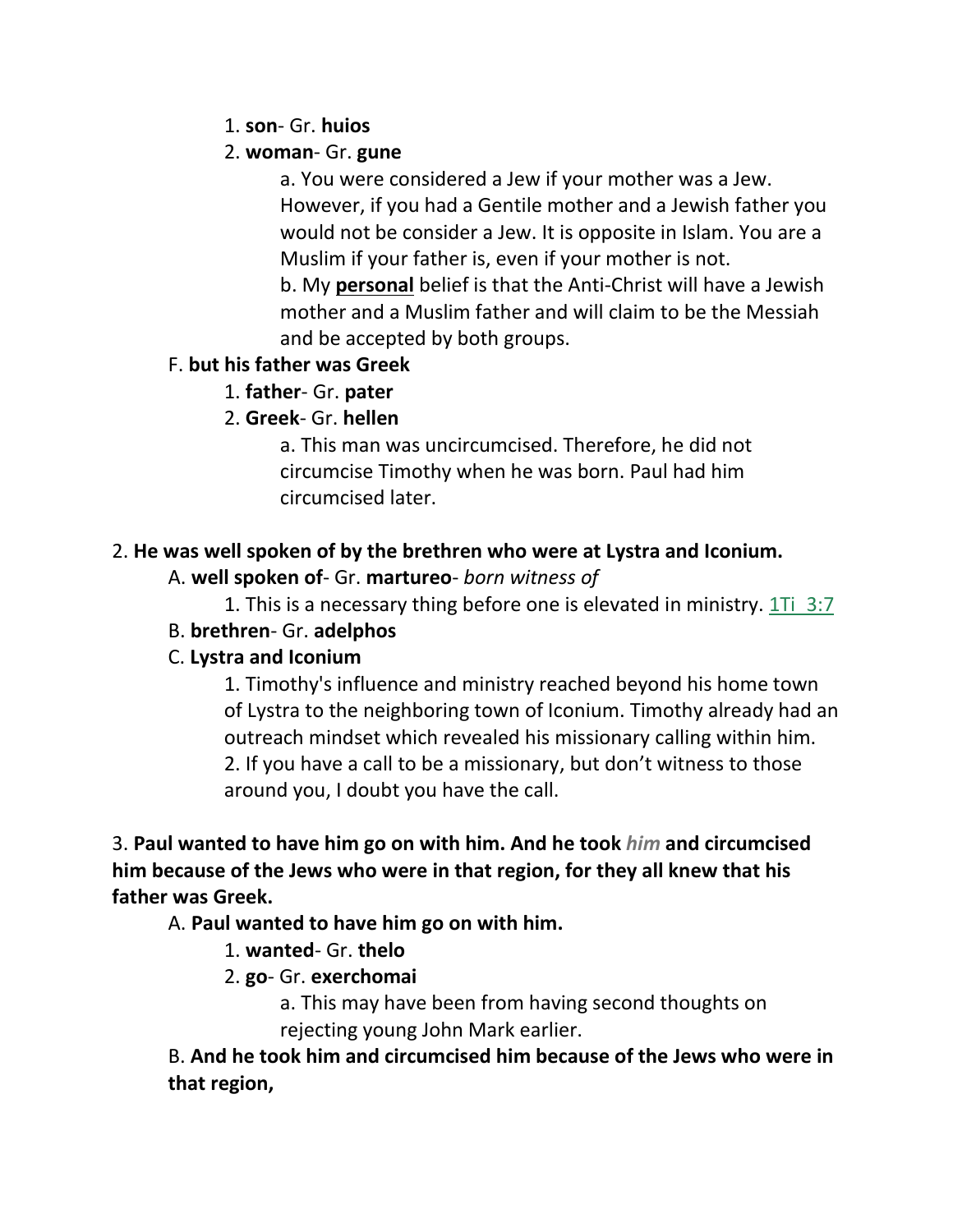#### 1. **took**- Gr. **lambano**

#### 2. **circumcised**- Gr. **peritemno**

a. This was quite a commitment on Timothy's part to enter the ministry! I wonder how many young men would go this far to advance in ministry?

## 3. **region**- Gr. **topos**- *place*

a. This should have not mattered at all if Paul would have just gone to the Gentiles like he was commissioned to do. Instead, he would go to the Jews first and of course the issue of circumcision then would have been paramount.

b. Paul did this because of the sensitive nature and youth of Timothy. He would have not endured the added persecution from the Jews over not being circumcised. Paul did not have another one of his assistants, Titus circumcised. This is because Titus was a very strong individual. Titus was Paul's trouble shooter. He would go into very hard situations and clean it up in short order like he did on the island of Crete.

## C. **for they all knew that his father was Greek**

#### 1. **knew**- Gr. **eido**

a. Word gets around in small towns!

b. Timothy had to overcome the negative stigma of his parents. Most of us have to overcome some negative stigma from our past to move on into what God has for us.

## 2. **father**- Gr. **pater**

a. There is no indication that Timothy's father ever received Christ.

## 3. **Greek**- Gr. **hellen**

a. Not being circumcised would equate him with being a heathen. Having a Jewish mother, he should have been circumcised. His father obviously objected to this. It appears that Timothy's parents were unequally yoked when they got married. We do know that Timothy's mother became a believer, but this was probably after she was already married. Even though they were unequally yoked, a godly son was still produced! You may have been unequally yoked with an unbeliever when you got married, but God can still bless you and produce godly children!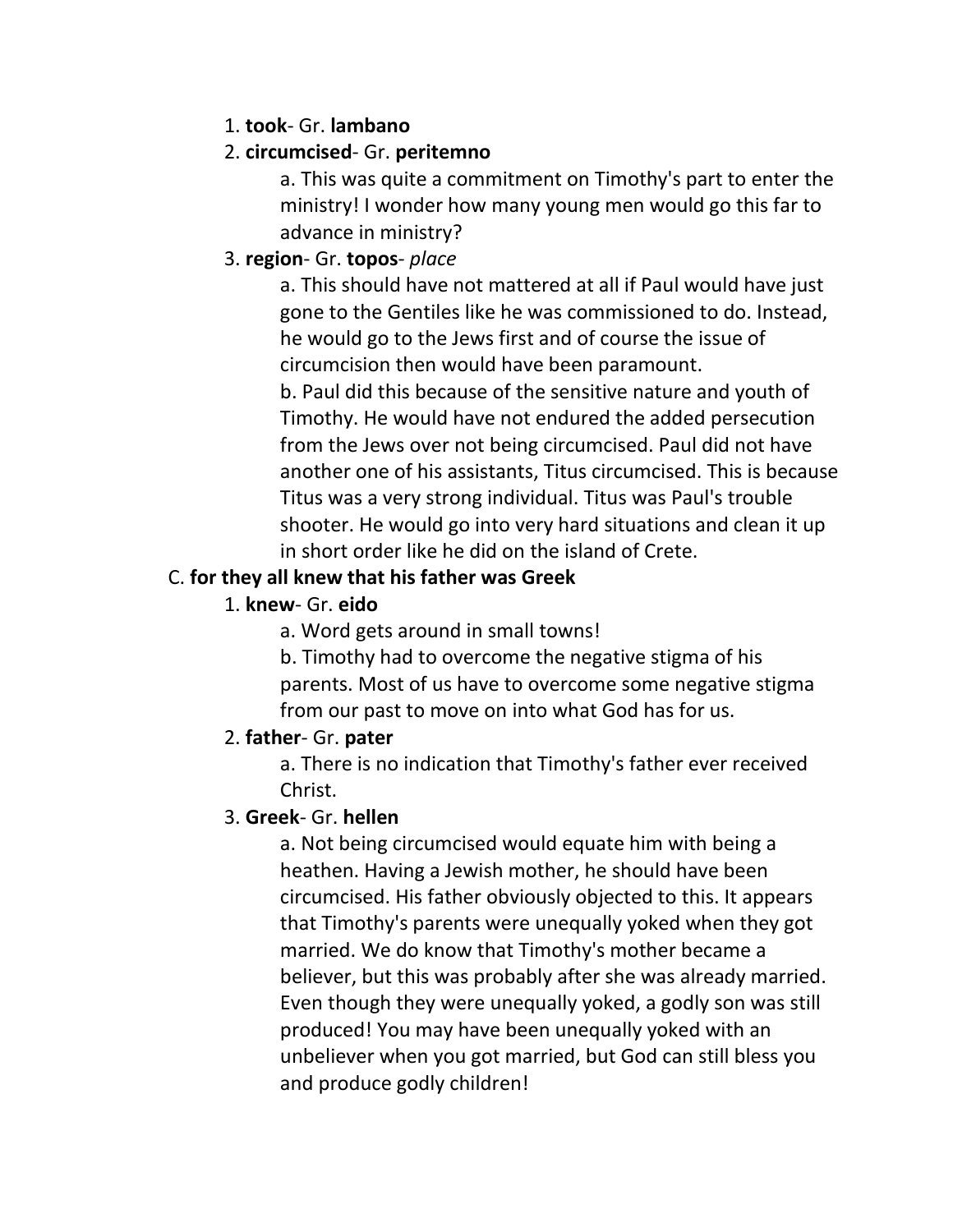4. **And as they went through the cities, they delivered to them the decrees to keep, which were determined by the apostles and elders at Jerusalem.**

#### A. **And as they went through the cities,**

- 1. **went** Gr. **diaporeuomai** *to journey through*
- 2. **cities** Gr. **polis**
	- a. The gentile cities that they had ministered in.

#### B. **they delivered to them the decrees to keep,**

- 1. **delivered** Gr. **paradidomi**
- 2. **decrees** Gr. **dogma** *a decree, statute, ordinance*

a. This speaks of the four commands that James and the leaders of Jerusalem imposed on the Gentiles in place of keeping the Mosaic Law.

b. Man creates dogma for others to follow. Dogma is man's opinion stated as truth or mandated for acceptance. God never instructed his ministers to preach dogma for other Christians to follow.

#### 3. **keep**- Gr. **phulasso**

a. Once you tell a person that they must keep four of the laws of Moses, then they must keep all of the laws of Moses. James 2:10, Gal. 5:3

## C. **which were determined by the apostles and elders at Jerusalem.**

1. **determined**- Gr. **krino**- *to decide*

## 2. **apostles**- Gr. **apostolos**

a. Notice it says the decrees were determined and decided by the apostles and elders, not God.

#### 3. **elders**- Gr. **presbuteros**

4. **Jerusalem**

#### 5. **So the churches were strengthened in the faith, and increased in number daily.**

#### A. **So the churches were strengethed in the faith,**

1. **churches**- Gr. **ekklesia**

2. **strengthened**- Gr. **stereoo**- *to make solid, make firm, strengthen, make strong*

3. **faith**- Gr. **pistis**

a. The saints are made strong by grace through faith.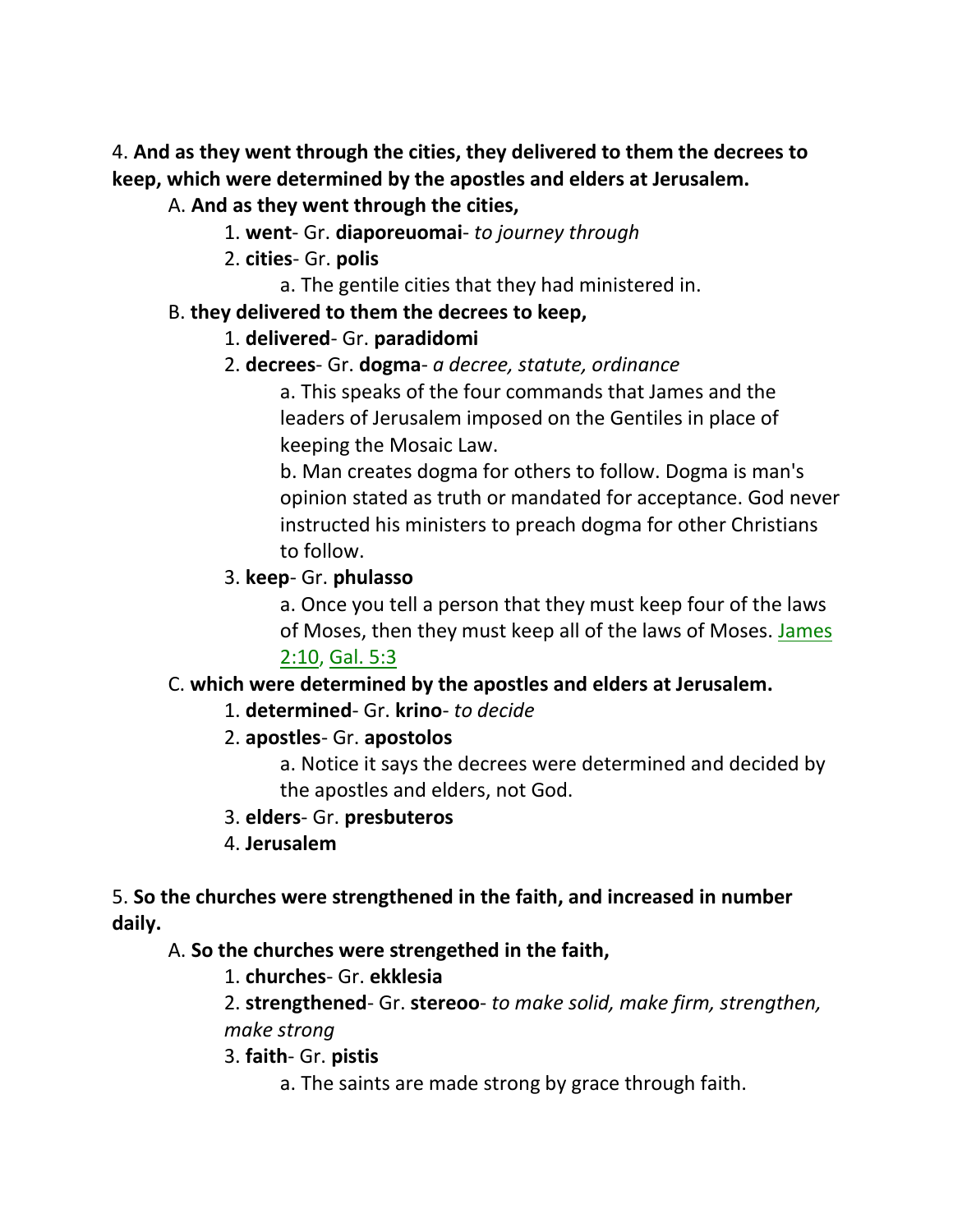## B. **and increased in number daily**

# 1. **increased**- Gr. **perisseuo**

a. It is a minister's job to plant the Word and water the Word, but it is God's job to give the increase. 1 Cor. 3:7 The increase [fruit] belongs solely to God. Many ministers have taken upon themselves to cause increase to come, and it is not their job. Also, many also outwardly or inwardly take some of the credit and take some of the glory for the increase. The increase is most holy unto the Lord and should not be touched!

# 2. **number**- Gr. **arthimos**

a. We get the word arithmetic from this word. A ministers should be busy about strengthening and stabilizing the church in their faith through the ministry of the Word of God and the Spirit of God, and God will take care of the numbers. Acts 2:47 Let God take care of the arithmetic and numbers. Often ministers try to add or multiply people to their church through slick marketing campaigns and attractive programs. However, this does not add up in the eyes of the Lord. Again, let the Lord take care of the math- the addition and multiplication of the numbers.

3. **daily**- Gr. **kata hemera**- *by the day*

6. **Now when they had gone through Phrygia and the region of Galatia, they were forbidden by the Holy Spirit to preach the word in Asia.**

## A. **Now when they had gone through Phrygia and the region of Galatia,**

- 1. **gone** Gr. **dierchomai**
- 2. **Phrygia**
- 3. **region** Gr. **chora**
- 4. **Galatia**

a. The region where Antioch, Lystra, Iconium, and Derbe were located. Paul had visited these cities on his prior missionary journey.

#### B. **they were forbidden by the Holy Spirit to preach the word in Asia**

#### 1. **forbidden**- Gr. **koluo**- *to hinder, restrain, prevent*

a. This word means to hinder. This could have been obstacles they encountered to visiting Asia, but I believe this was an internal leading that they received from the Holy Spirit.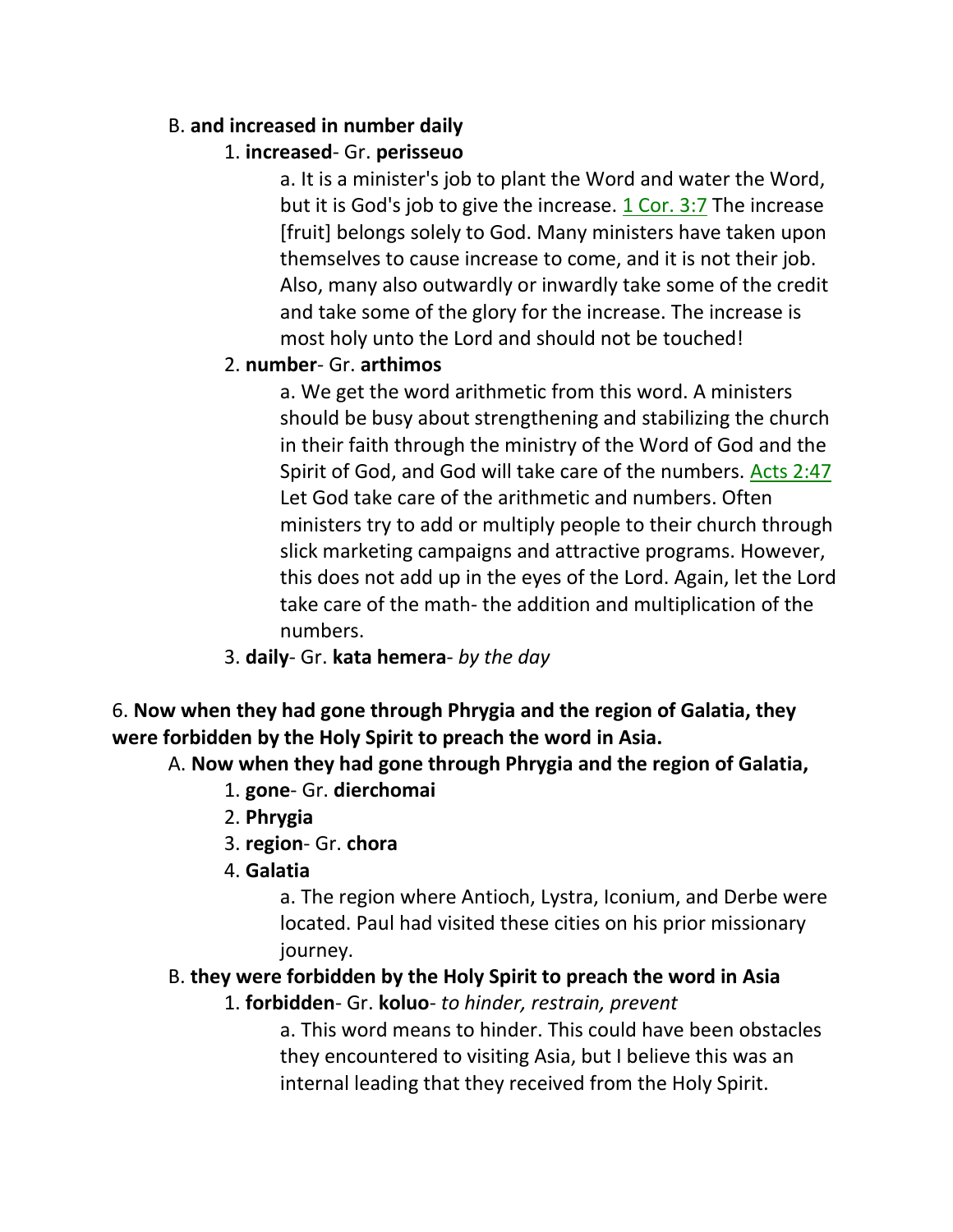#### 2. **by the Holy Spirit**

a. It is not stated how this was communicated by the Spirit to Paul and Silas. It most likely was by a strong inward witness. There is no mention of a voice spoken or vision given in this verse.

b. We don't need an audible voice or a vision for the Spirit to let us know we are not to proceed in a certain direction. Often a strong inward witness is sufficient. This is what old Pentecostals call "a check in the spirit."

#### 3. **preach**- Gr. **laleo**- *to speak*

a. Not just preach but also to speak the word!

#### 4. **word**- Gr. **logos**

a. This is amazing! Jesus commanded us to go into all the world and preach the gospel. However, here Paul and his team were told not to preach the word or gospel in Asia. What is up with that? Well, the command to go into all the world and preach the gospel was a mandate for the entire church to fulfill. However, individually we have a specific part of the world that we are called to go and preach to. There are some places it is not God' will we go to.

#### 5. **Asia**

a. We will see that the Spirit also did not permit them to preach the word in Bithynia. In the case of Asia it was not the right timing to preach there. Paul will preach there on his third missionary journey. In case of Bithynia, he never was called to go there. Peter would minister there and write two letters to the Christians in that region- 1 & 2 Peter- [see 1 Peter 1:1]. Some no's from the Lord, are "no- not yet" and other no's are "no- not ever". We need to say yes Lord to his no's. Have you learned to say yes Lord to God's no in your life? b. If Paul would have gone to Asia and overrode the leading of the Holy Spirit, then he would be out of God's timing and things would have not gone well!

c. You can't override the leading of the Holy Spirit with Scripture. The Spirit and Word agree. I heard of a woman who got mugged in New York city and was crying to another Christian about it. That Christian felt led to ask this woman if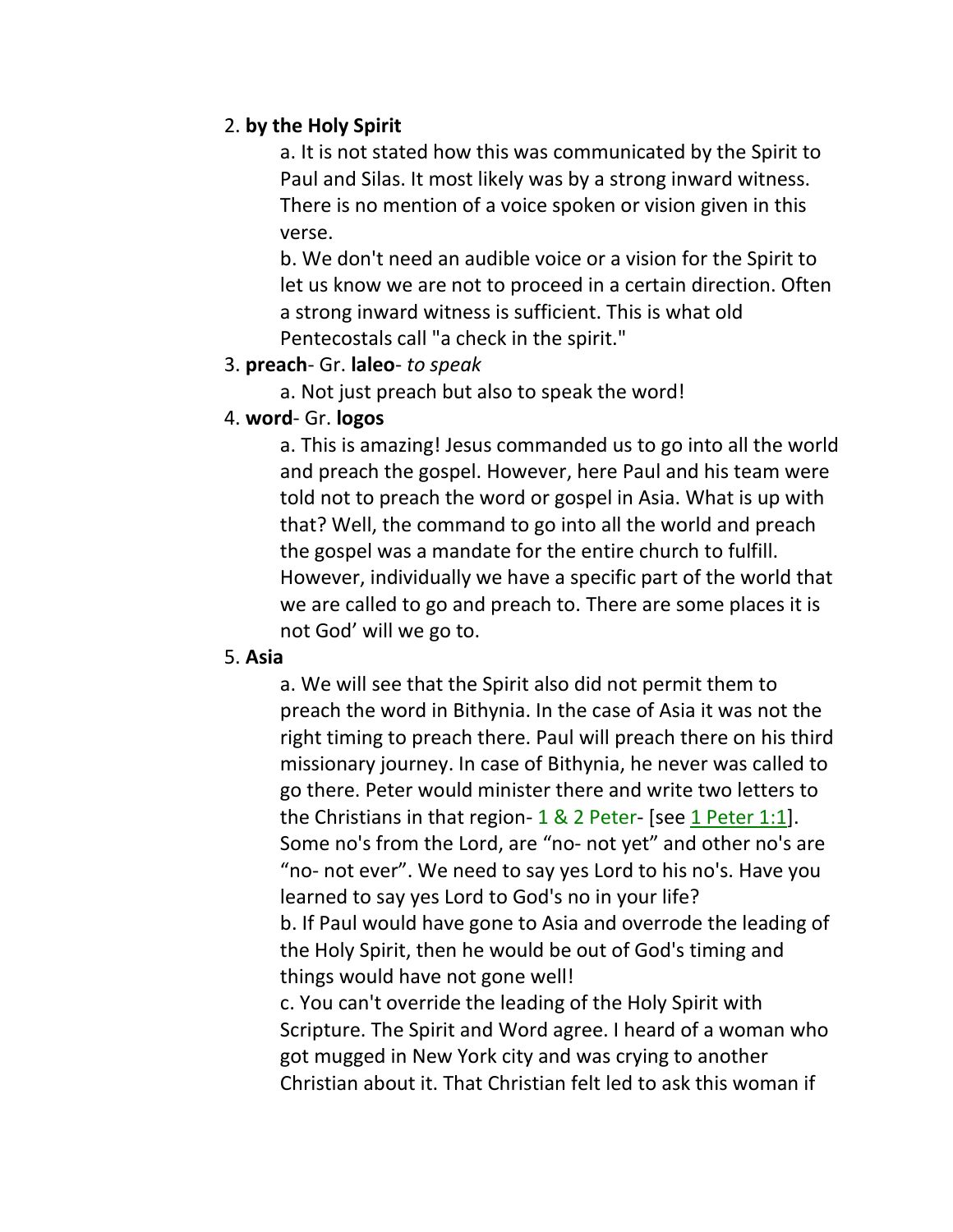something within her told her not to go downtown that day. She said yes! I did not feel good at all about going there but I claimed Psalm 91 and went! She tried to override the leading of the Spirit with a Scripture!

7. **After they had come to Mysia, they tried to go into Bithynia, but the Spirit did not permit them.**

#### A. **After they had come to Mysia,**

- 1. **come** Gr. **erchomai**
- 2. **Mysia** means *land of beach trees*

a. *It was a district in the N.W. of Asia Minor, S. of the Propontis and Hellespont. It derived its name from the Mysi, a Thracian tribe who probably entered Asia with the Phrygians. At no period were its boundaries strictly denned. It formed part of the dominions of the Persians and of Alexander. From B.C. 280 it was part of the kingdom of Pergamus, and therefore fell to the Romans in B.C. 133, becoming part of the province of Asia. The only mention of it in the Bible is Act\_16:7; Act\_16:3, where St. Paul passed through it on his second missionary journey. A tradition assigned the evangelization of part of Mysia to a certain Onesiphorus, who was martyred at Parium when Adrian was proconsul of Asia, A.D. 109–114. See Assos, Troas, Adramyttium, all of which places were reckoned to Mysia*. - Hastings Dictionary

#### B. **they tried to go into Bithynia,**

- 1. **tried** Gr. **peirazo** *to try whether a thing can be done*
- 2. **go** Gr. **poreuomai**
- 3. **Bithynia** means *violent rushing*

a. *A district in the N.W. of Asia Minor, which had been a Roman province since B.C. 74. For administrative purposes it was generally united with the province of Pontus, which bounds it on the E., under one governor. The province was senatorial till about A.D. 165, and governed by a proconsul. The younger Pliny governed it from A.D. 111–113 by a special commission from the emperor Trajan. Paul and Silas were prevented by the Spirit from preaching in Bithynia (Act\_16:7), and the beginnings of Christianity there are unknown. It is probable*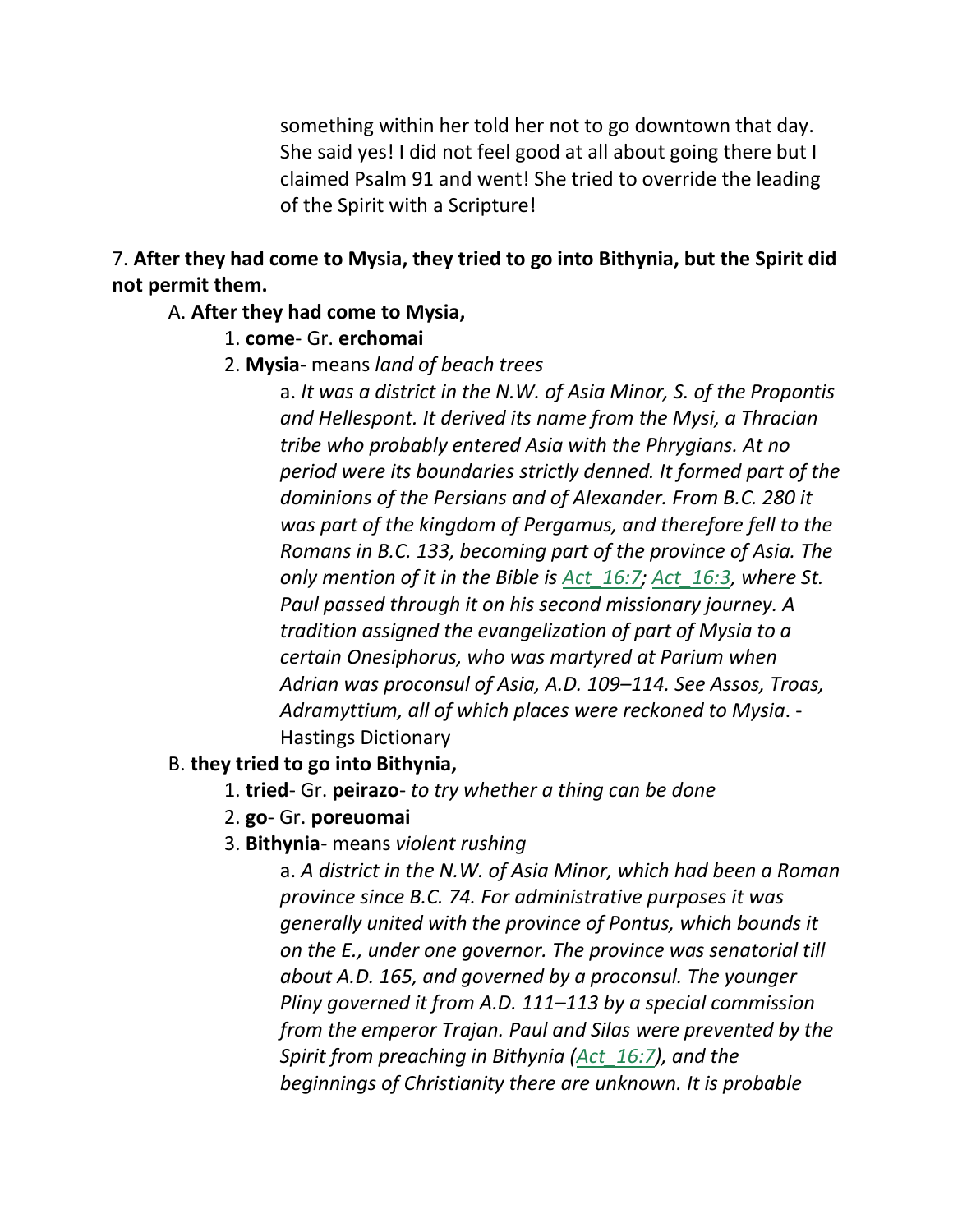*that it came by the Black Sea. That there were churches there after St. Paul's time is certain from the address of the First Epistle of Peter, which was probably written A.D. 75–80.* - Hastings Dictionary

#### C. **but the Spirit did not permit them**

#### 1. **Spirit**- Gr. **pneuma**

2. **permit**- Gr. eao- *to let, allow, permit, suffer to be done* a. Again, this could have been circumstances hindering them, but again, I believe this was an internal leading given to them by the Spirit.

b. They received two closed doors but another door was about to open to them by the Lord!

#### 8. **So passing by Mysia, they came down to Troas.**

## A. **So passing by Mysia,**

- 1. **passing** Gr. **parerchomai**
- 2. **Mysia**

#### B. **they came down to Troas**

- 1. **came down** Gr. **katabaino**
- 2. **Troas** means *penetrated*

a. *This was a city of Phrygia or Mysia, on the Hellespont, between Troy north, and Assos south. Sometimes the name Troas or Troad, is used to denote the whole country of the Trojans, the province where the ancient city of Troy had stood. This region was much celebrated in the early periods of Grecian history. It was here that the events recorded in the Iliad of Homer are supposed to have occurred. The city of Troy has long since been completely destroyed*. -Barnes Commentary b. Paul tried to go south in Asia minor and the Spirit did not permit them. They tried to go north into Bythinia and again the Spirit did not permit them. So they went as far west as they could until the hit the Agean Sea port of Troas. So, they could not go any further unless they walked on water! There they stopped and in the night God gave Paul a vision of a man of Macedonia calling for help.

c. Paul received two closed doors but now he will receive an open door of invitation by the Lord into Macedonia.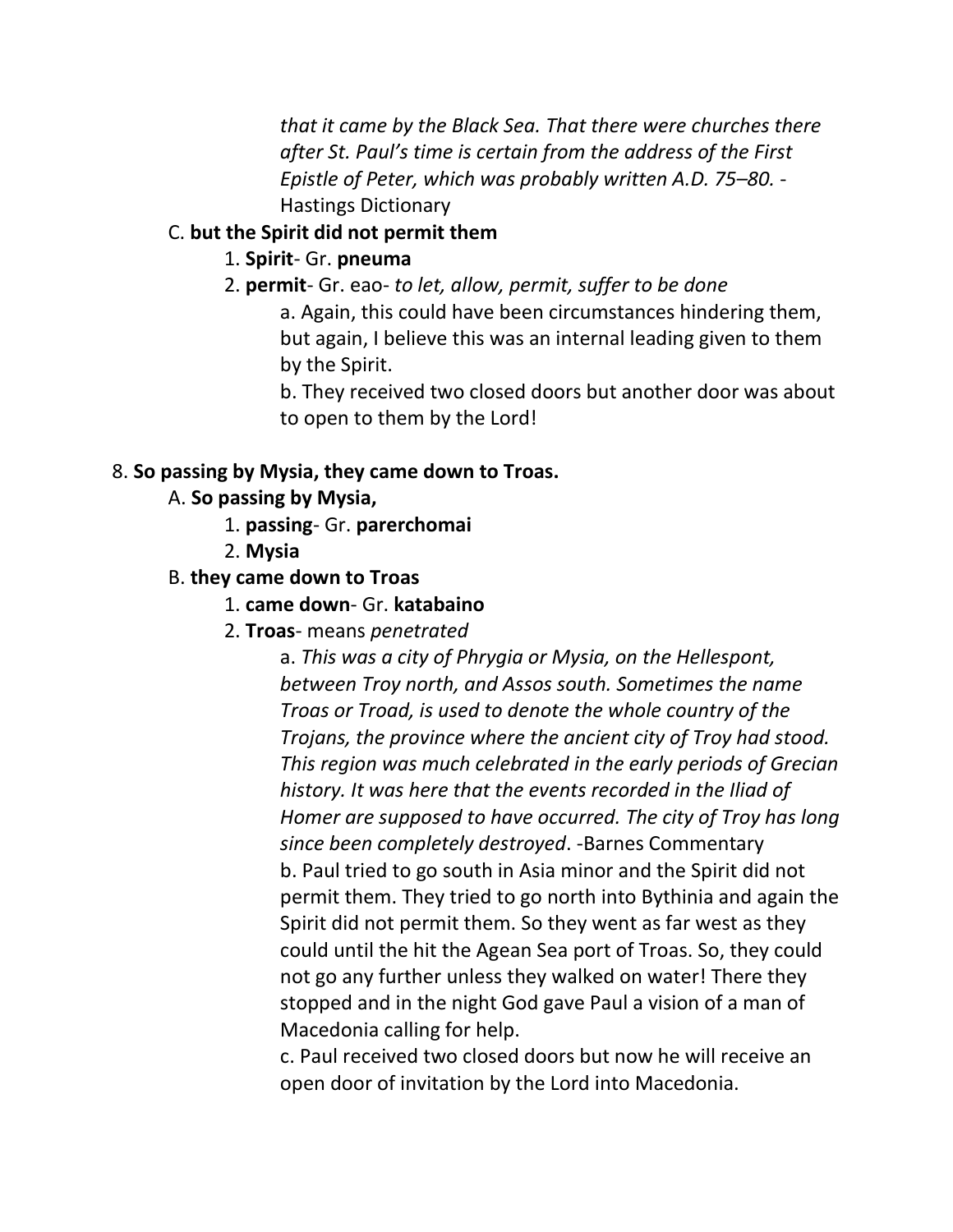9. **And a vision appeared to Paul in the night. A man of Macedonia stood and pleaded with him, saying, "Come over to Macedonia and help us."**

## A. **And a vision appeared to Paul in the night**

- 1. **vision** Gr. **horama**
- 2. **appeared** Gr. **optanomai**
- 3. **Paul**

a. Notice, it was only Paul that received this vision and direction. Silas did not. Paul was the leader so the vision was given to him. Silas was submitted under Paul and had to trust in Paul hearing from God. He especially had to keep this in mind when he was sitting not too long from this moment in a Philippian jail with his back bleeding from a beating!

4. **night**- Gr. **nux**

a. This could have been a vision in a dream. Paul took this as spiritual direction from the Lord.

#### B. **A man of Macedonia stood pleading with him,**

1. **man**- Gr. **aner**

a. Whether this was an actual man of Macedonia or a mere symbolic representation of the human need there is uncertain. This could have been a man in prayer for laborers to come and help there. Prayer is powerful!

#### 2. **Macedonia**

a. *This was an extensive country of Greece, having Thrace on the north, Thessaly south, Epirus west, and the Aegean Sea east. It is supposed that it was populated by Kittim, son of Javan, Gen\_10:4. The kingdom rose into celebrity chiefly under the reign of Philip and his son, Alexander the Great. It was the first region in Europe in which we have any record that the gospel was preached*. -Barnes Commentary

- 3. **stood** Gr. **en histemi**
- 4. **pleading** Gr. **parakaleo**
- C. **saying** Gr. **lego**
- D. **Come over to Macedonia and help us**
	- 1. **come over** Gr. **diabaino** *pass through, cross over*
	- 2. **help** Gr. **boetheo** *to give aid or relief*
		- a. This help was mainly spiritual help. Even the wealthy need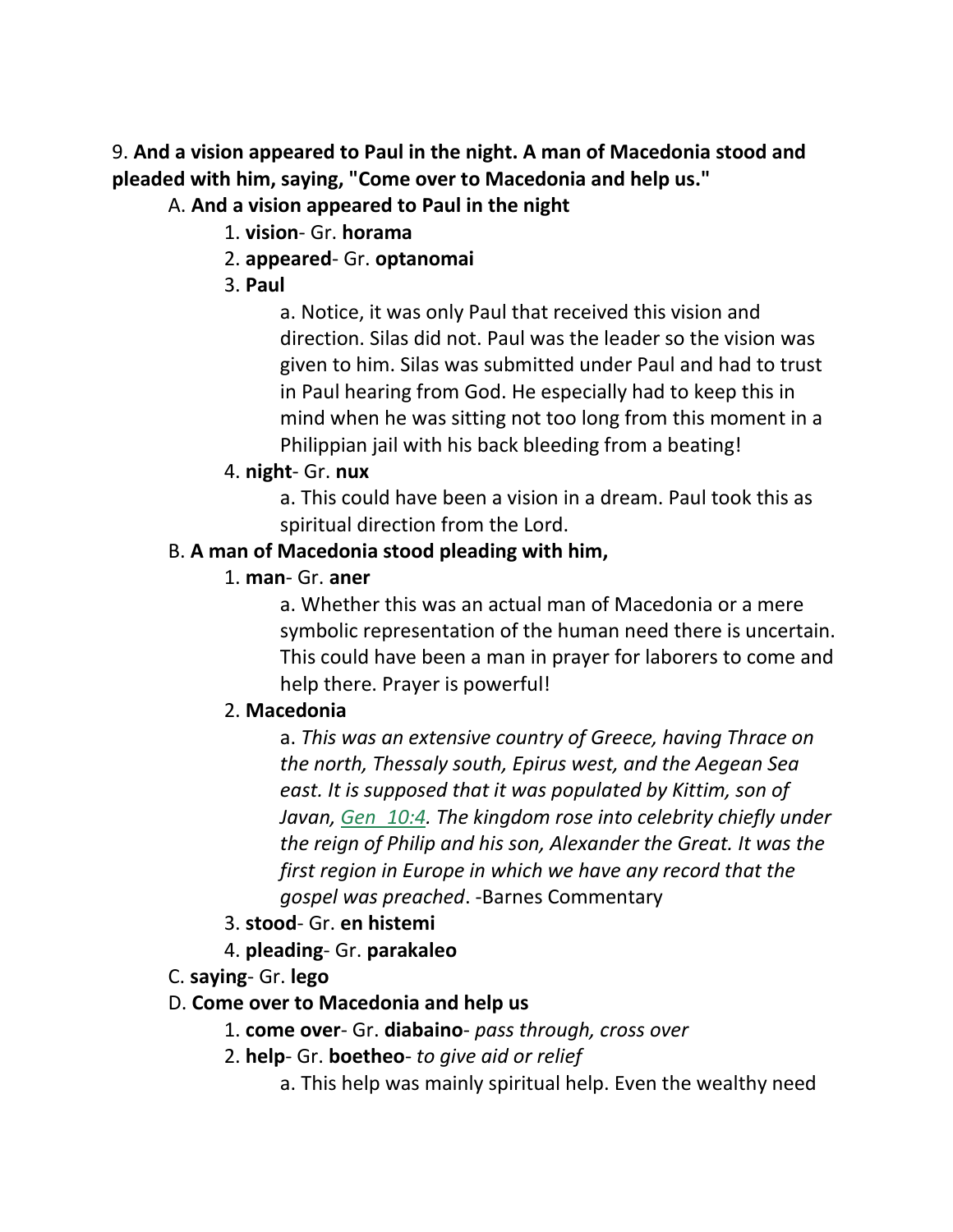spiritual help.

10. **Now after he had seen the vision, immediately we sought to go to Macedonia, concluding that the Lord had called us to preach the gospel to them.**

# A. **Now after he had seen the vision,**

- 1. **seen** Gr. **eido**
- 2. **vision** Gr. **horama**

# B. **immediately we sought to go to Macedonia,**

# 1. **immediately**- Gr. **eutheos**

a. Notice this word "immediately". It does not say Paul prayed about this vision. He concluded it was direction from the Lord to go to Macedonia right then and he got up and went immediately. This is not a good practice. If you get a leading in a direction you need to pray about the timing. There is a what and a what manner of time to each leading of God. 1 Pet. 1:11 b. I believe that if Paul would have prayed over this leading and the timing of it that he could have been alerted to the trap the enemy would lay for him in the woman possessed by a demon that would follow them around in Philippi. Paul cast this demon out of frustration and it caused him to be beaten badly and thrown into prison.

c. However, when you get a clear direction from the Lord with the right timing then you need not wait. Do it right then! Psa\_119:60

## 2. **we sought**- Gr. **zeteo**

a. *This ["we"] is the first instance in which Luke refers to himself as being in company with Paul. It is hence probable that he joined Paul and Silas about this time, and it is evident that he attended Paul in his travels, as recorded throughout the remainder of the Acts*.- Barnes Commentary

# 3. **go**- Gr. **exerchomai**

# C. **concluding that the Lord had called us to preach the gospel to them.**

1. **concluding**- Gr. **sumbibazo**- *to put together in one's mind, to cause a person to unite with one in a conclusion or come to the same opinion*

a. It is important not to use our natural reasoning to what we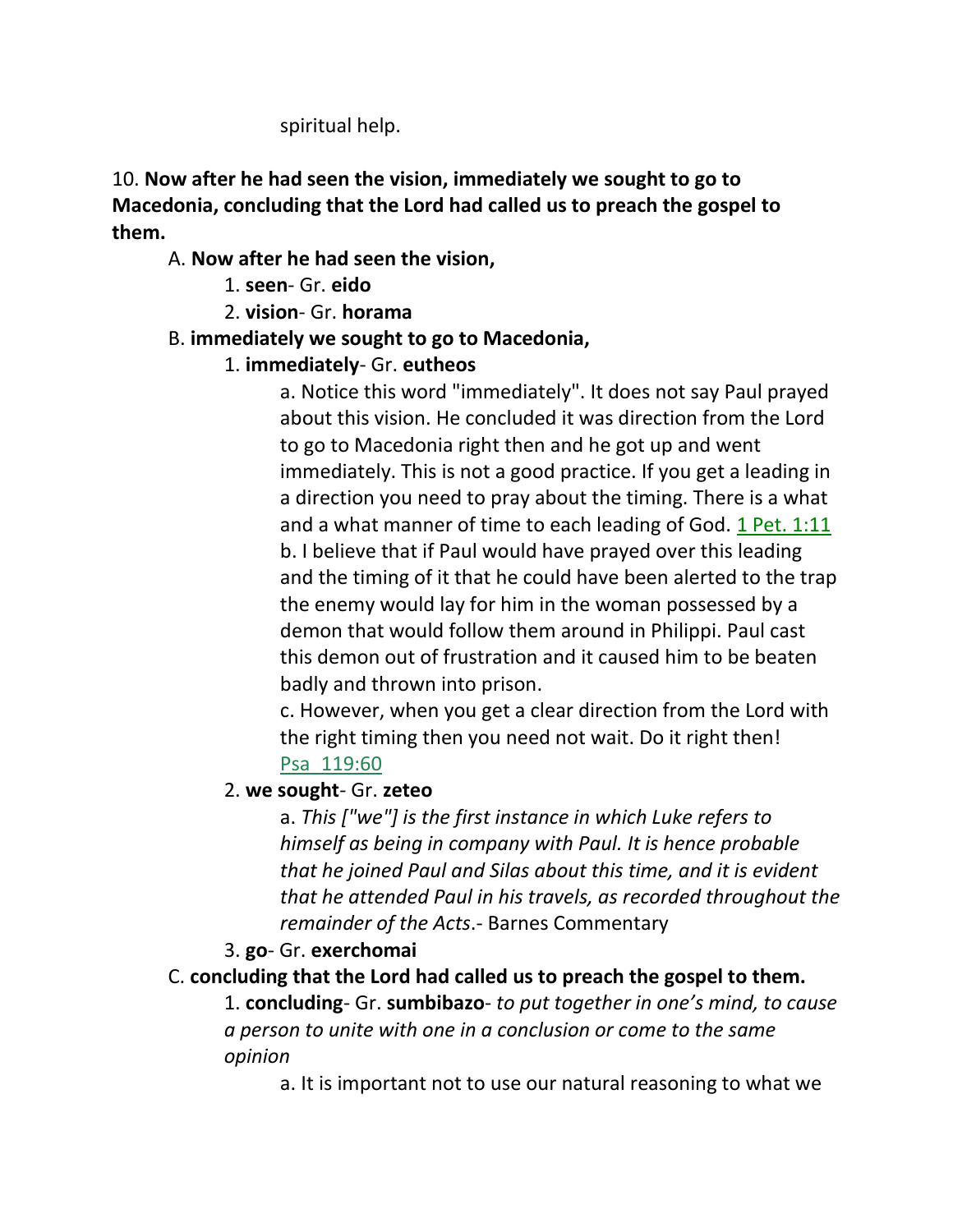are getting from the Lord. We need to pray over it and get clear direction.

- 2. **Lord** Gr. **kurios**
- 3. **called** Gr. **kaleo**
- 4. **preach the gospel** Gr. **euaggelizo**

11. **herefore, sailing from Troas, we ran a straight course to Samothrace, and the next** *day* **came to Neapolis,**

- A. **herefore,**
- B. **sailing from Troas,**

1. **sailing**- Gr. **anago**- *as a nautical term (in the middle or passive), to set sail, put to sea*

# C. **we ran a straight course to Samothrace,**

1. **ran a straight course**- Gr. **euthudromeo**- *to run on a straight course; to sail on a direct course*

2. **Samothrace**- means *possessed by the Thracians*

a. *Mention is made of this island, in the account of St. Paul's first voyage to Europe. Act\_16:11; Act\_20:6. Being very lofty and conspicuous, it is an excellent landmark for sailors, and must have been full in view, if the weather was clear throughout that voyage from Troas to Neapolis*. -Smith Bible Dictionary

## D. **and the next day came to Neapolis**

- 1. **next day** Gr. **epiousa** *supervening*
- 2. **came-** Gr. not in Greek- omit
- 3. **Neapolis** means *new city*

a. *The harbour of Philippi, at which St. Paul landed (Act\_16:11) after sailing from Troas. It lay on the coast of Macedonia opposite Thasos, being situated on a, promontory with a harbour on each side. It was about 10 miles from Philippi.* - Hastings Dictionary

# 12. **and from there to Philippi, which is the foremost city of that part of Macedonia, a colony. And we were staying in that city for some days.**

A. **and from there to Philippi,**

1. **Philippi**- means *lover of horses*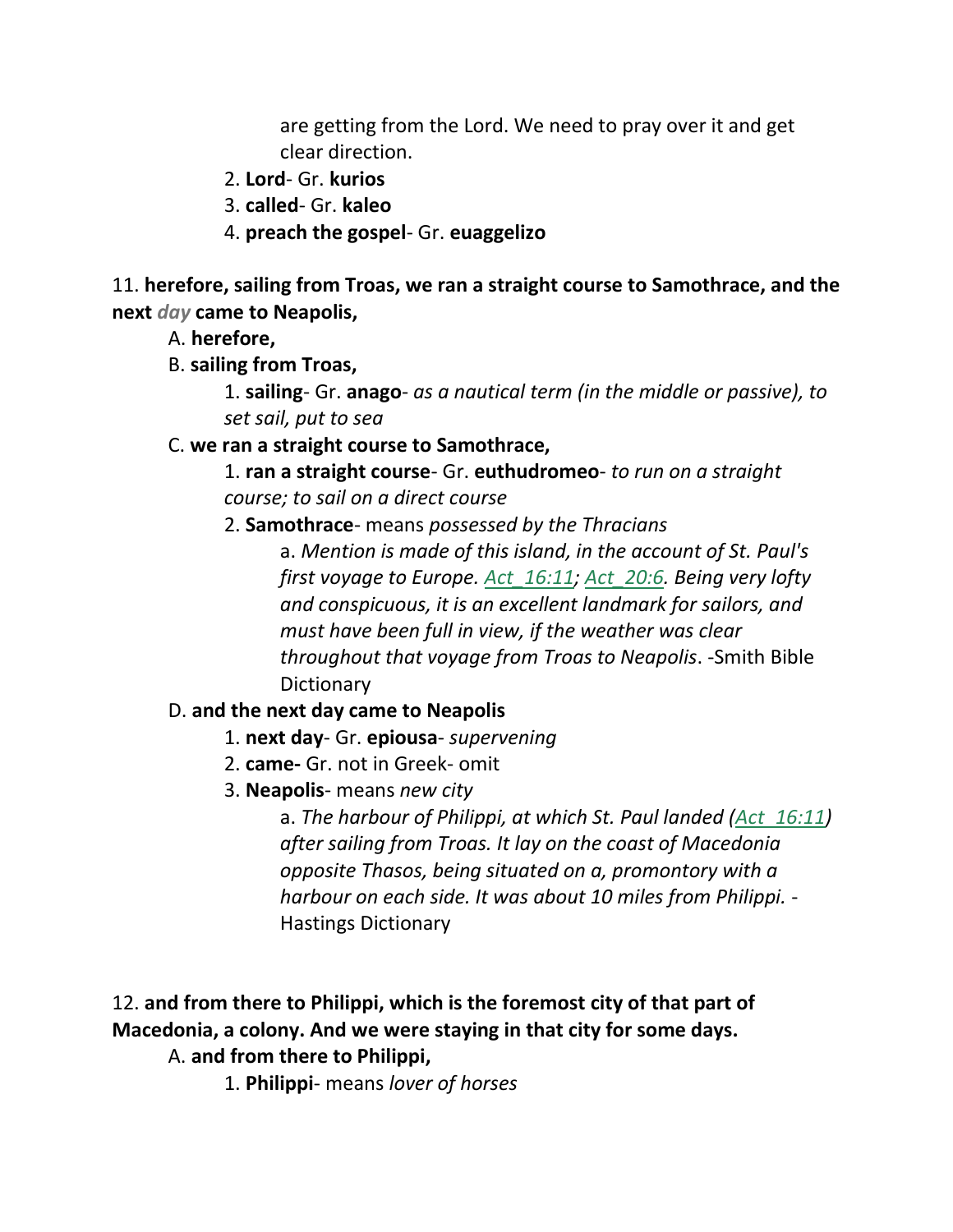a. *Formerly Crenides, "the fountain," the capital of the province of Macedonia. It stood near the head of the Sea, about 8 miles north-west of Kavalla. It is now a ruined village, called Philibedjik. Philip of Macedonia fortified the old Thracian town of Crenides, and called it after his own name Philippi (359-336 B.C.). In the time of the Emperor Augustus this city became a Roman colony, i.e., a military settlement of Roman soldiers, there planted for the purpose of controlling the district recently conquered. It was a "miniature Rome," under the municipal law of Rome, and governed by military officers, called duumviri, who were appointed directly from Rome.* -Easton Bible Dictionary

#### B. **which is the foremost city of that part of Macedonia,**

- 1. **foremost city** Gr. **proton polis** *first city*
	- a. Philippi was the first city they came to in that part of Macedonia.
- 2. **Macedonia**
- C. **a colony**

1. **colony**- Gr. **kolonia**- *The word colonia is a pure Latin word, which is written in Greek letters in the only place where it occurs in the Bible (Act\_16:12), and expresses a purely Roman institution. It is a piece of Rome transported bodily out of Rome itself and planted somewhere in the Roman Empire. In other words, it is a collection of Roman citizen-soldiers settled on a military road to keep the enemies of the Empire in check. These retained their citizenship of Rome and constituted the aristocracy of every town in which they were situated. Their constitution was on the model of Rome and the Italian States. A number of places are mentioned in the NT which were really coloniœ, but only one, Philippi, is so named, and the reason for this naming is no doubt that the author of Acts was proud of this city, with which he had some connexion. Pisidian Antioch, Lystra, Corinth, and Ptolemais, not to mention others, were coloniœ. Sometimes these coloniœ were merely settlements of veterans for whom their generals had to find a home.* -Hastings Dictionary

#### D. **And we were staying in that city for some days**

- 1. **staying** Gr. **diatribo** *wear away time*
- 2. **some days** Gr. **tis hemera**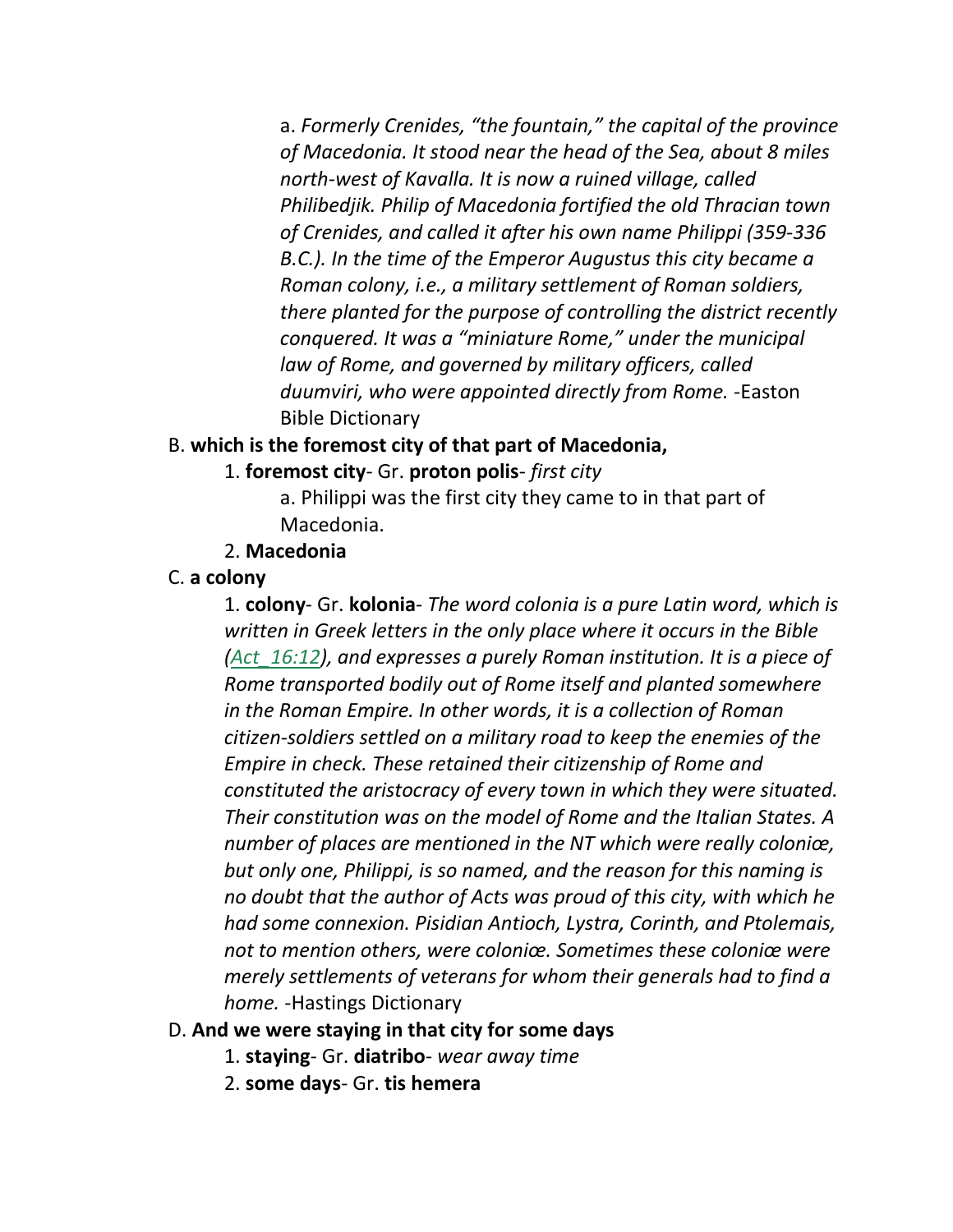13. **And on the Sabbath day we went out of the city to the riverside, where prayer was customarily made; and we sat down and spoke to the women who met** *there.*

#### A. **And on the Sabbath day we went out of the city to the riverside,**

- 1. **Sabbath day** Gr. **sabbaton**
	- a. This was Saturday.
- 2. **went out** Gr. **exerchomai**
- 3. **city** Gr. **polis**
- 4. **riverside** Gr. **potamos**

a. *What river this was is not known. It is known, however, that the Jews were accustomed to provide water, or to build their synagogues and oratories near water, for the convenience of the numerous washings before and during their religious services*. -Barnes Commentary

b. Since Philippi was a Roman colony it was probably not permitted for the Jews to have a synagogue there.

#### B. **where prayer was customarily made,**

1. **prayer**- Gr. **proseuche**

## 2. **customarily made**- Gr. **nomizo einai**

a. *Where there was a place of prayer, or where prayer was commonly offered. The Greek will bear either, but the sense is the same. Places for prayer were erected by the Jews in the vicinity of cities and towns, and particularly where there were not Jewish families enough, or where they were forbidden by the magistrate to erect a synagogue. These proseuchoe, or places of prayer, were simple enclosures made of stones, in a grove or under a tree, where there would be a retired and convenient place for worship*. -Barnes Commentary

## C. **and we sat down and spoke to the women who met there**

## 1. **sat down**- Gr. **kathizo**

a. It was customary for a Jewish instructor to sit while they taught. The adherents would be seated as well.

## 2. **spoke**- Gr. **laleo**

## 3. **women**- Gr. **gune**

a. It was not customary for orthodox Jewish men to talk and intermingle with women in that day. It is the same with ultra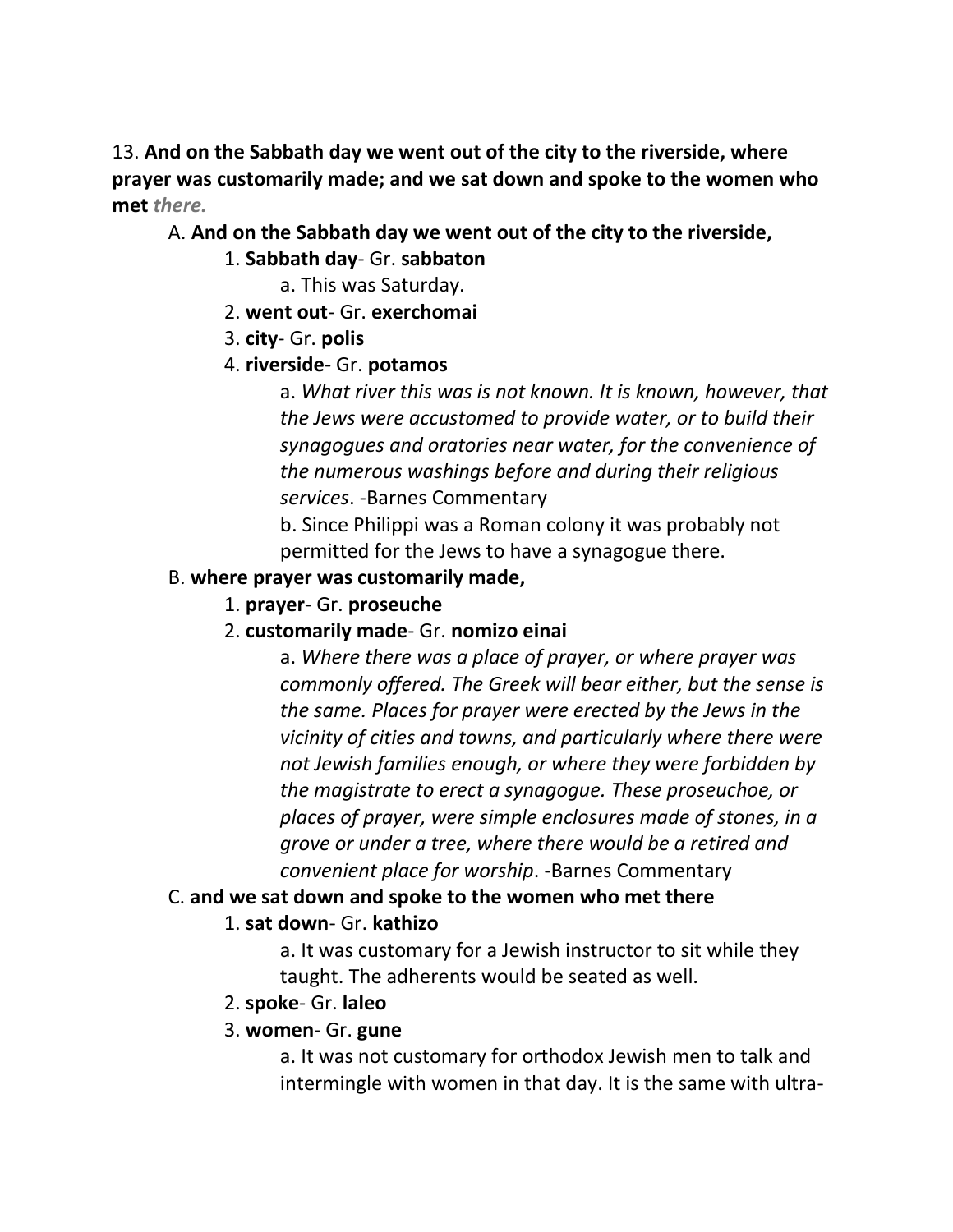orthodox Jews today. They will not even sit next to a woman on a plane. I am sure the women were surprised by Paul and his companions sitting and conversing with them and it got their attention.

#### 4. **met**- Gr. **sunerchomai**

14. **Now a certain woman named Lydia heard** *us.* **She was a seller of purple from the city of Thyatira, who worshiped God. The Lord opened her heart to heed the things spoken by Paul.**

#### A. **Now a certain woman named Lydia heard us**

#### 1. **certain woman**- Gr. **tis gune**

a. When someone who is unsaved is mentioned the book of Acts the phrase, "certain man" or "certain woman" is used. Here we see that Lydia was not saved when Paul met her. After she heard Paul she believed in Christ, was born again, and became a disciple.

#### 2. **named**- Gr. **onoma**

- 3. **Lydia** means *a pool*
- 4. **heard** Gr. **akouo**
	- a. Faith comes by hearing, and hearing by the Word of God. Rom. 10:17

## B. **She was a seller of purple from the city of Thyratira,**

- 1. **seller of purple** Gr. **porphuropolis** *a female seller of purple cloths* a. *Purple was a most valuable color, obtained usually from shellfish. It was chiefly worn by princes and by the rich, and the traffic in it might be very profitable.* -Barnes Commentary b. No doubt Lydia was a prosperous and successful businesswoman. Wealthy women were instrumental in Jesus' ministry and still are! Luke 8:3
- 2. **city** Gr. **polis**
- 3. **Thyratira** means **perfume**

a. *The city of Thyatira, on the confines of Lydia and Mysia, and one of the seven churches of Asia addressed in the Apocalypse, was celebrated in very early days for its purple dyes and purple fabrics. Among the ruins of the city has been found an inscription relating to the guild of dyers, curiously testifying to the accuracy of even the unimportant details of the narrative*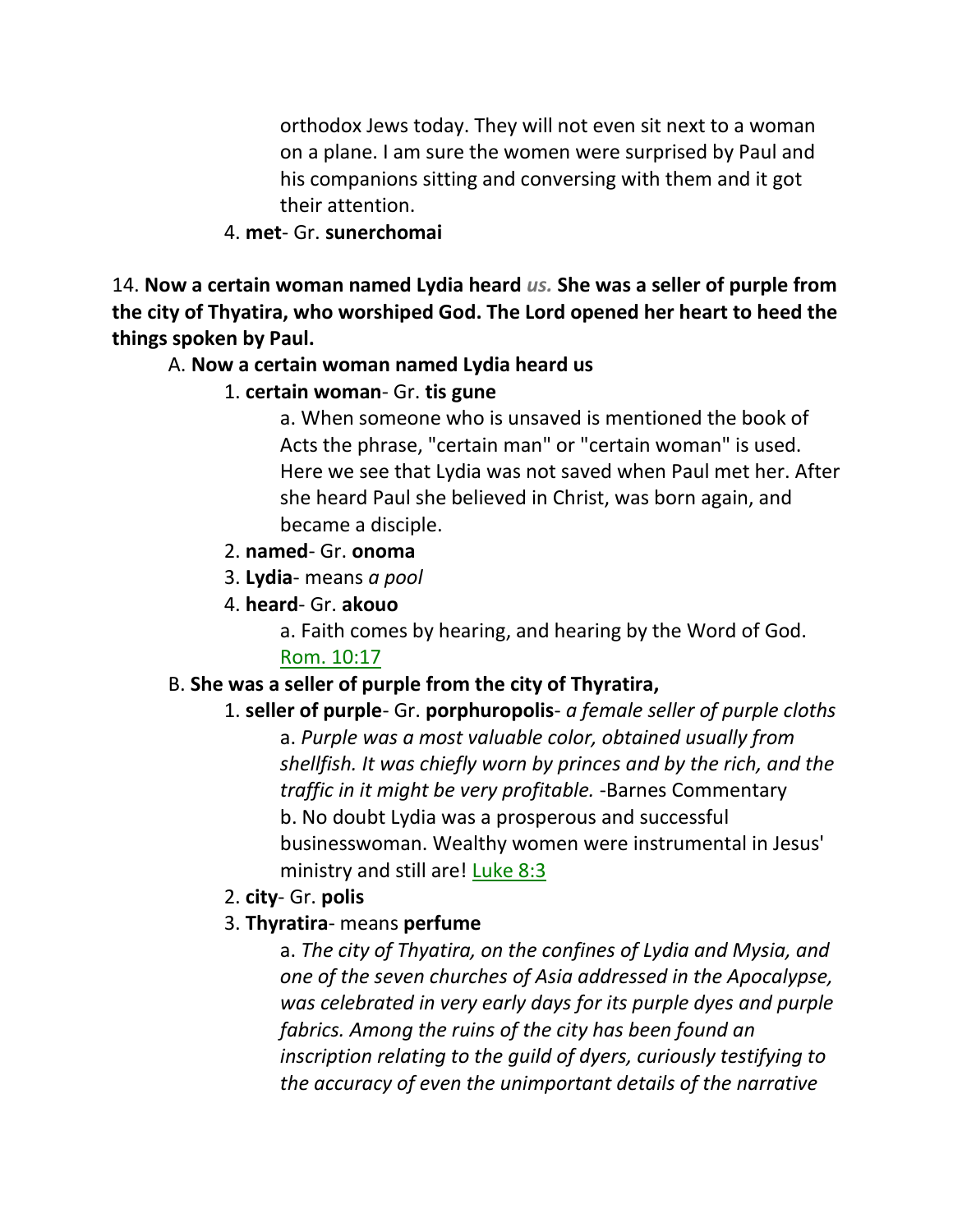*(see Homer, Iliad, iv. 141). The business which brought this Lydia to Philippi was connected either with the sale of the colouring matter or more likely with the fabric already dyed. The purple colour so esteemed in the ancient world included many tints. Thyatira was originally a Macedonian colony founded by Alexander the Great. This would account for the residence of Lydia of Philippi in Macedonia in the inland Asian city of Thyatira. This city was famous in the old world for its dyes.* -Popular Commentary

## C. **who worshipped God**

# 1. **worshipped**- Gr. **sebomai**

a. It is possible to worship God and not be saved. Lydia worshipped the Lord but had not yet received Christ. You can be religious and not saved. Many will go to hell thinking they would be saved because they believed in God and were religious. No, you must be born again to be saved. John 3:3, 7 b. Cornelius fell into this category as we saw earlier. Acts 10 He worshipped and prayed to God, but was not saved. He had to hear and receive the gospel to be saved.

# D. **The Lord opened her heart to heed the thing spoken**

# 1. **Lord**- Gr. **kurios**

# 2. **opened**- Gr. **dianoigo**- *to open completely*

a. The Spirit of the Lord opens hearts to heed and understand the gospel and scriptures. Luke 24:32, 45, Psa\_119:18 b. Lydia was already predisposed towards the Lord before the Lord opened up her heart. God will not force someone's heart open! Many have firmly closed their heart off towards God and God will not pry it open. God will however knock on someone's heart for a response to open that door of the heart. Rev. 3:20

3. **heart**- Gr. **kardia**

4. **heed**- Gr. **prosecho**- *to apply the mind to a thing, to give heed to, attend to, observe, consider*

a. This implies she believed upon Christ and was born again.

5. **spoken**- Gr. **laleo**

15. **And when she was baptized, and her household, she besought** *us,* **saying, If ye have judged me to be faithful to the Lord, come into my house, and abide**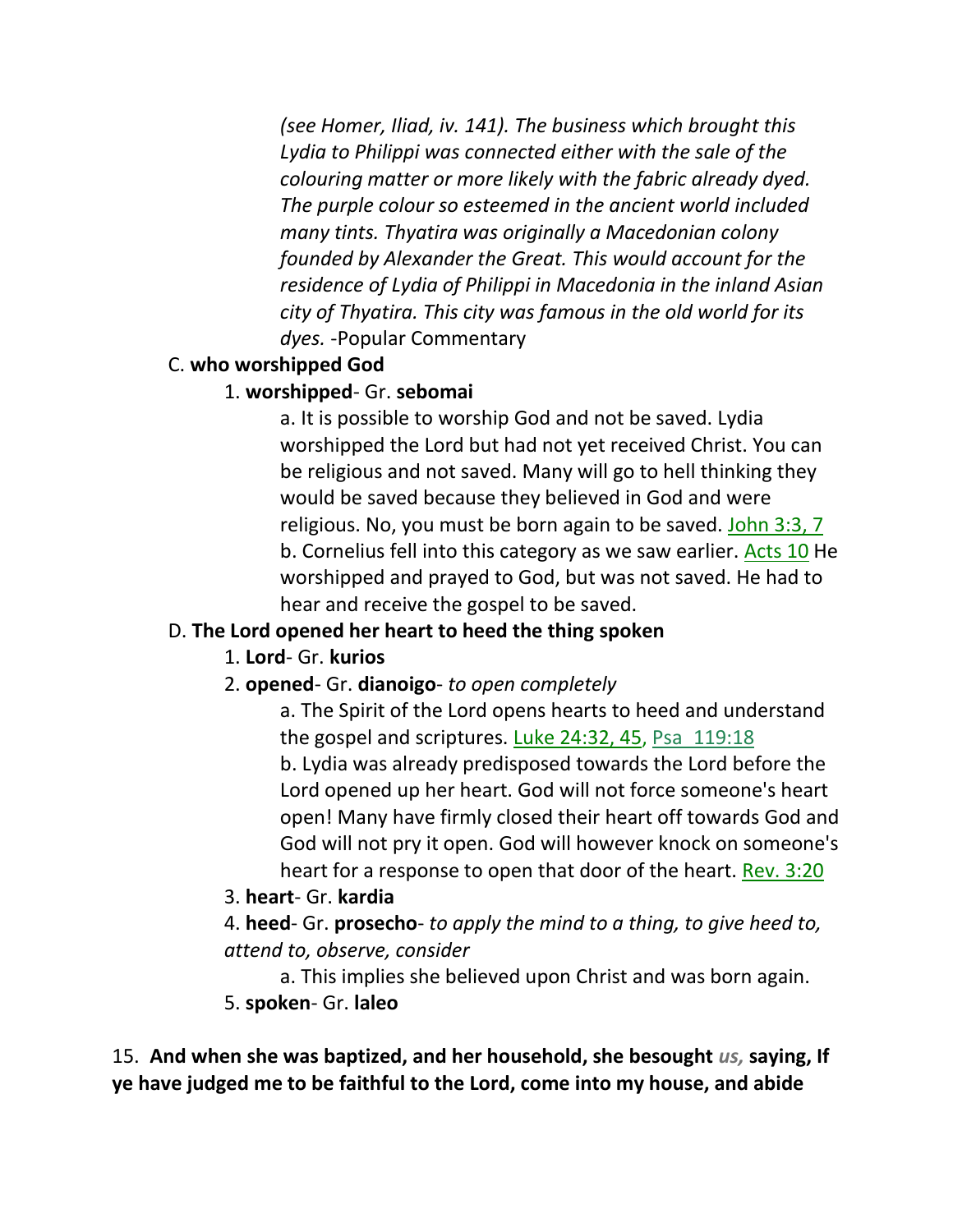#### *there.* **And she constrained us.**

# A. **And when she was baptized,**

# 1. **baptized**- Gr. **baptizo**- *to immerse, to dip*

a. New Testament baptism is by immersion, not sprinkling. Baptism speaks of dying, being buried, and being raised again. When you bury someone you don't sprinkle them with dirt, they are fully covered!

b. In the NT, baptism is always reserved for those who have believed upon Jesus Christ and been born again. Infant baptism [sprinkling] is not taught in the NT.

## B. **and her household,**

# 1. **household**- Gr. **oikos**

a. Some have taken this to believe that if a head of a household is saved, then all in their house become saved automatically as well. This is error. This verse means that either her family was with her and received Christ when she did, or she went home and led them to the Lord. Again, baptism is only reserved for someone that has been born again by faith in Jesus.

b. Later in this chapter we will see the Philippian jailor and his household are baptized. This means they all had received Christ by faith.

## C. **she besought us,**

# 1. **besought**- Gr. **parakaleo**- *to exhort, encourage*

## D. **saying**- Gr. **lego**

## E. **If you have judged me faithful to the Lord,**

# 1. **judged**- Gr. **krino**

## 2. **faithful**- Gr. **pistos**- *faithful or believer*

a. This word can mean faithful or a believer. Here I believe it should be translated as a believer. She was saying, that if you deem me to be a real believer...

b. Lydia as a successful business woman was an expert salesperson! She knew how to phrase things that made it hard to say no. What was Paul to say here- no, I don't judge you as being a believer? If he did judge her as being a believer then he would be pressed to stay with her.

3. **Lord**- Gr. **kurios**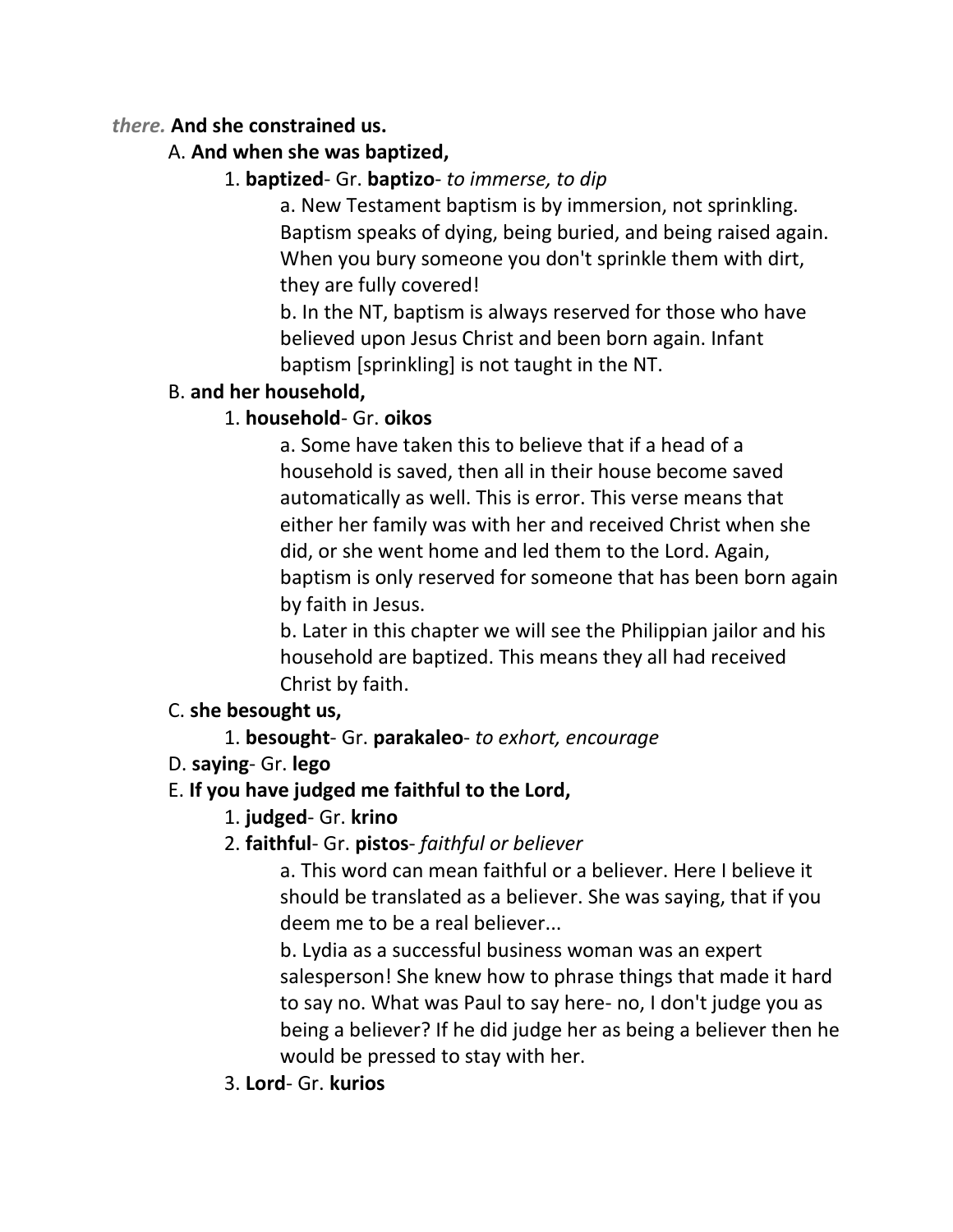#### F. **come into my house,**

#### 1. **come**- Gr. **eiserchomai**

2. **house**- Gr. **oikos**

a. Lydia was jewish, so this was not like Peter coming and staying with Cornelius.

# G. **and abide there**

1. **abide**- Gr. **meno**

# H. **And she constrained us**

# 1. **constrained**- Gr. **parabiazomai**

a. Lydia did not get where she was in business without being a good closer! I am sure she was quite persuasive!

16. **Now it happened, as we went to prayer, that a certain slave girl possessed with a spirit of divination met us, who brought her masters much profit by fortune-telling.**

A. **Now it happened,**

1. **happened**- Gr. **ginomai**

- B. **as we went to prayer,**
	- 1. **went** Gr. **poreuomai**
	- 2. **prayer** Gr. **proseuche**

a. Often when we go to pray, the enemy will come against us to stop us. This was such a case.

## C. **that a certain slave girl possessed with a spirit of divination met us,**

1. **slave girl**- Gr. **tis paidiske**- *In the NT, a bond- maid, female slave or servant*

- 2. **possessed** Gr. **echo** *held by*
- 3. **spirit** Gr. **pneuma**
- 4. **divination** Gr. **puthon** *python*

a. *This was a female slave possessed, to translate the Greek literally, 'with the spirit of a Pythoness.' Python was the spirit that traditionally guarded Delphi; it was slain by Apollo, and hence the god's name Pythias. To be possessed by the spirit of Pythoness was, in other words, to be possessed by a prophetic spirit or demon. The name was subsequently given to any supposed soothsaying demon. Hesychius states that the term came to be used for a soothsaying ventriloquist among the ancients; the power of ventriloquism was often misused for the*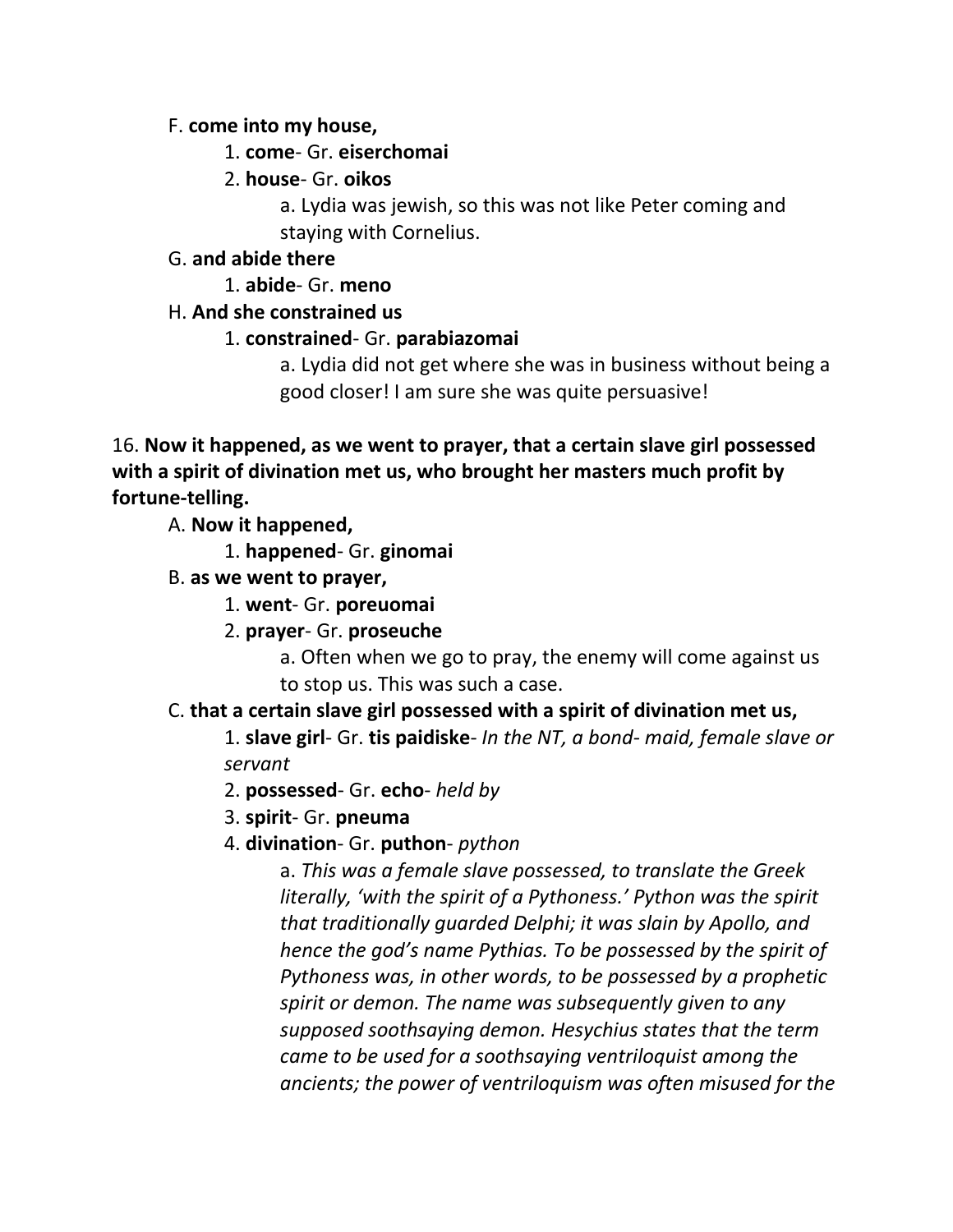#### *purposes of magic*. -Popular Commentary

5. **met**- Gr. **apantao**- *to encounter*

# D. **who brought her masters much profit by fortune-telling**

- 1. **brought** Gr. **parecho**
- 2. **masters** Gr. **kurios**

a. A slave with such a gift came with a steep price. Therefore, a number of individuals pooled their money to "own" her, her gift, and to profit from it. This word "masters" saddens me. To be property of another and especially to be communal property is degradation to the extreme.

3. **profit**- Gr. **ergasia**- *gain acquired by labor or trade*

4. **fortune-telling**- Gr. **manteuomai**- *meaning a prophet, as supposed to rave through inspiration); to divine, that is, utter spells (under pretence of foretelling)*

a. Christians should NEVER seek mediums and fortune tellers. They need to seek their God. Isa\_8:19

#### 17. **This girl followed Paul and us, and cried out, saying, "These men are the servants of the Most High God, who proclaim to us the way of salvation."** A. **This girl followed Paul and us,**

- 1. **girl** Gr. **aute** *this one*
- 2. **followed** Gr. **katakoloutheo** *to follow closely*

a. It is sad that someone demon possessed will follow a minister closely, but many Christians will not follow their minister closely.

## B. **and cried out,**

- 1. **cried out** Gr. **krazo** *to croak, scream, shriek*
- C. **saying** Gr. **lego**

# D. **These men are the servants of the Most High God,**

## 1. **men**- Gr. **anthropos**

2. **servants**- Gr. **doulos**

a. A slave girl who is enslaved by the devil was proclaiming that Paul and his party were slaves of the Most High God.

# 3. **Most High**- Gr. **hupistos**

# E. **who proclaim to us the way of salvation**

- 1. **proclaim** Gr. **kataggello**
- 2. **the way** Gr. **hodos**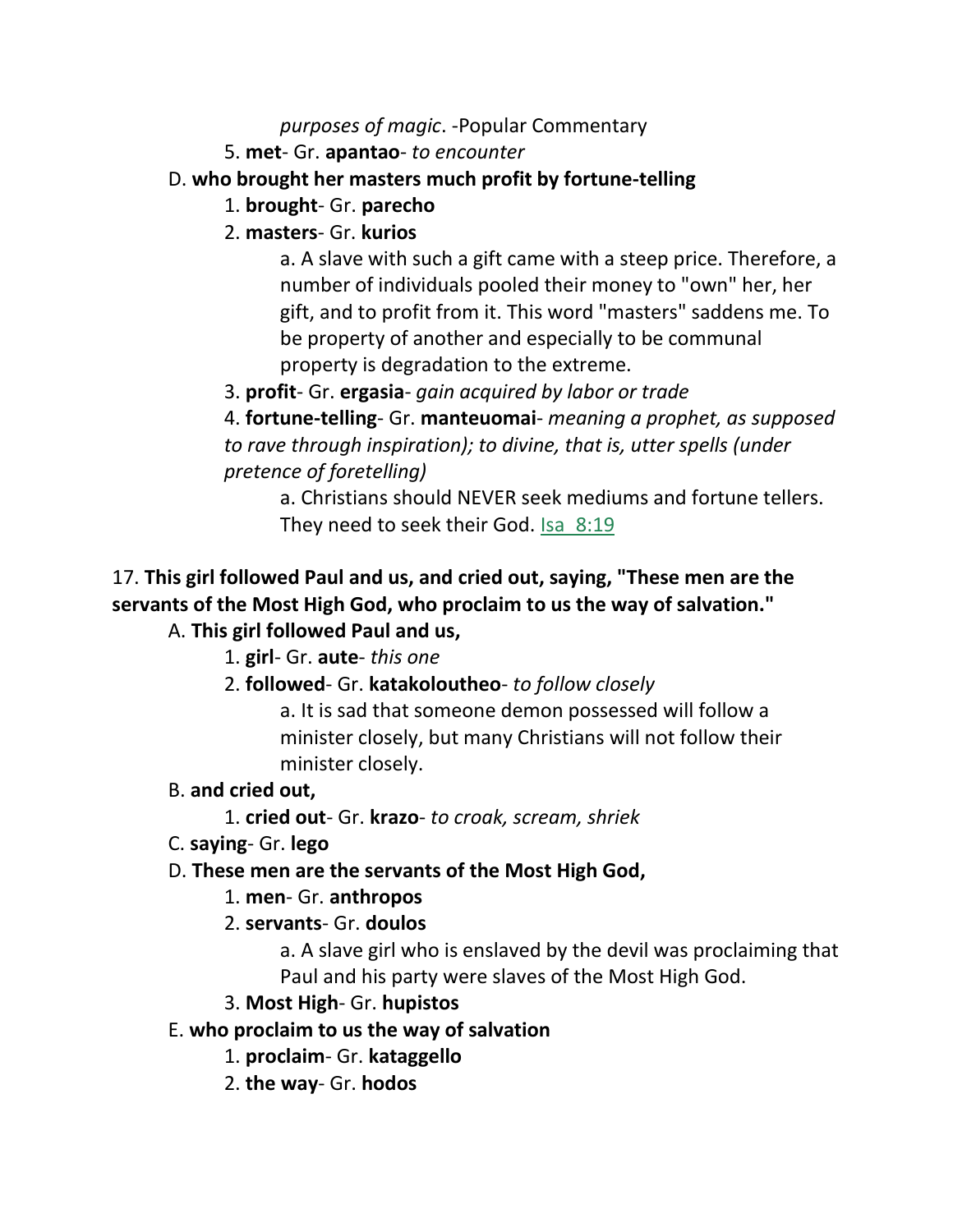a. There is no article THE here in the Greek. It should be translated "**A WAY**". Paul was not preaching "A WAY" to salvation but "**THE WAY**" to salvation which is faith in Jesus alone. Jesus said I am THE WAY not A WAY. John 14:6 b. The enemy will take the truth and twist it into error.

3. **salvation**- Gr. **soteria**

18. **And this she did for many days. But Paul, greatly annoyed, turned and said to the spirit, "I command you in the name of Jesus Christ to come out of her." And he came out that very hour.**

A. **And this she did for many days**

1. **many days**- Gr. **polus hemera**

B. **But Paul,**

C. **greatly annoyed**- Gr. **diaponeo**- *become wearied or grieved at the continuance of anything*

1. Paul did not cast this spirit out under the leading of the Holy Spirit. He did it out of being wearied and annoyed. The name of Jesus is powerful so the spirit did come out, however, Paul would be severely beaten, cast into prison, and then forced out of Philippi because of it. The outcome might have been different if Paul dealt with this not from being annoyed and wearied, but by the Spirit's leading.

# D. **turned and said to the spirit,**

- 1. **turned** Gr. **epistrepho**
- 2. **said** Gr. **epo**
- 3. **spirit** Gr. **pneuma**

# E. **I command you in the name of Jesus Christ to come out of her**

1. **command**- Gr. **paraggello**

a. Paul did not ask God to deal with this spirit. God has given us authority on earth. We have been given the name of Jesus to use in this earth realm to exercise authority over the enemy and his works. Mar\_16:17

2. **name**- Gr. **onoma**

a. A believer is the only person that has the authority to use the name of Jesus. The seven sons of Sceva, who were unbelievers, tried to use the name of Jesus to cast out a spirit and they got severely beaten by the spirit. Act 19:14

3. **come out**- Gr. **exerchomai**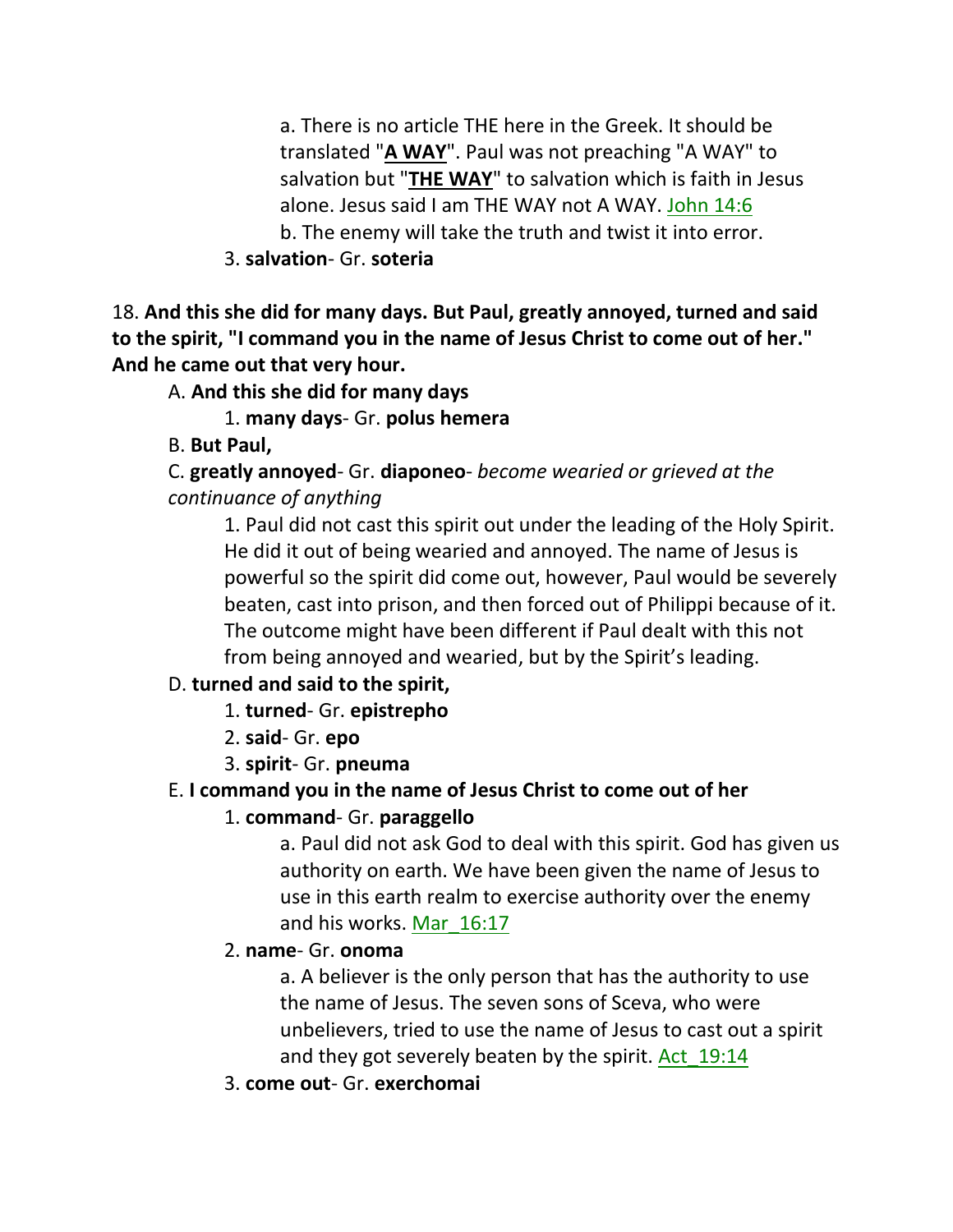a. No mention is made of this slave girl after this. I wonder if she received Christ once she was set free from the evil spirit. We will know in heaven.

# F. **And he came out that very hour**

# 1. **came out**- Gr. **exerchomai**

2. **very hour**

a. This brings out something important. Notice, the spirit came out that same hour. It did not come out immediately. If Paul was like most Christians today, he would have stayed on this woman shouting at the devil until it left. No, Paul simply spoke once and he knew it was done. The spirit came out in the same hour. Often our constant yelling at a devil to come out is a sign of unbelief. Many will only believe a person is delivered when we see them delivered. This is not Bible faith. Bible faith believes and then sees. Religious faith sees first and then believes.

# 19. **But when her masters saw that their hope of profit was gone, they seized Paul and Silas and dragged** *them* **into the marketplace to the authorities.**

A. **But when her masters saw that their hope of profit was gone,**

- 1. **masters** Gr. **kurios**
- 2. **saw** Gr. **eido**
- 3. **hope** Gr. **elpis**
- 4. **profit** Gr. **ergasia** *working, profit, gain, livelihood*

a. The love of money is usually behind most evil.

5. **gone**- Gr. **exerchomai**

B. **they seized Paul and Silas and dragged them into the marketplace to the authorities**

# 1. **seized**- Gr. **epilambanomai**

# 2. **dragged**- Gr. **helkuo**

- a. This implies that the apostles put up some resistance.
- b. Paul had a drug problem. He was often being drug to prison.

# 3. **marketplace**- Gr. **agora**

a. The market-place was a place of concourse, and the courts were often held in or near those places.

b. *Any open place of public resort in cities or towns where public trials and assemblies were held and goods were exposed*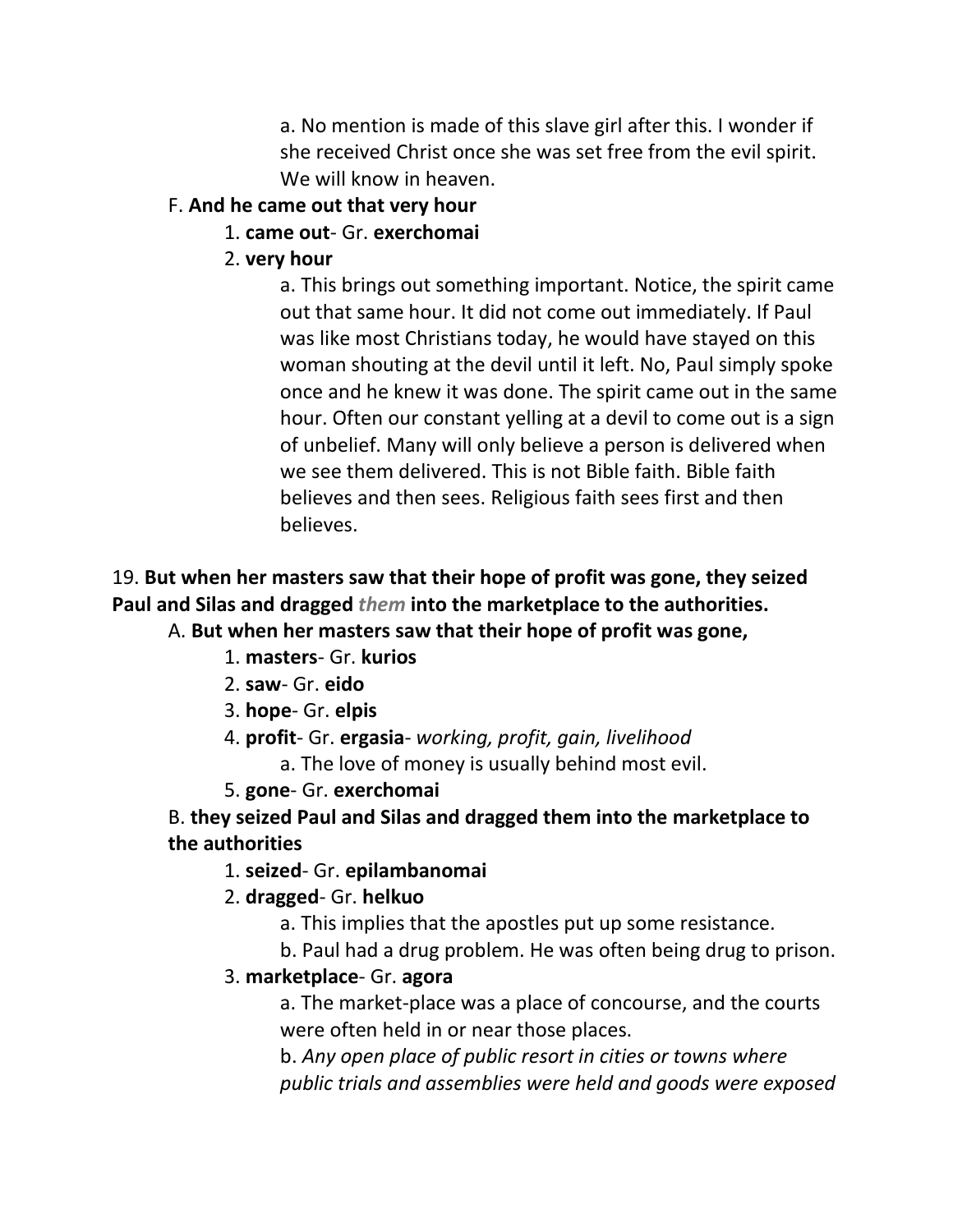*for sale. "The market-places or bazaars of the East were, and are at this day, the constant resort of unoccupied people, the idle, the news-mongers." -*Smith Bible Dictionary

#### 4. **authorities**- Gr. **archon**

a. *The judges of the court, it may be the Decuriones; for in a Roman colony as Philippi was, they chose out every tenth man, that was of capacity and ability, to make and establish a public council, and who therefore were called by this name.* -Gill **Commentary** 

#### 20. **And they brought them to the magistrates, and said, "These men, being Jews, exceedingly trouble our city;**

#### A. **And they brought them to the magistrates,**

- 1. **brought-** Gr. **prosago**
- 2. **magistrates** Gr. **strategos**

a. *The official title of these provincial officers was 'Duumviri;' but the title they preferred and usually assumed was the wellknown Roman appellation of 'Praetor.'* -Popular NT **Commentary** 

#### B. **and said,**

1. **said**- Gr. **epo**

#### C. **These men,**

1. **men**- Gr. **anthropos**

#### D. **being Jews,**

#### 1. **Jews**

a. *Jews were commonly looked upon as a troublesome and seditious sort of people, and indeed this was the old charge that was fastened upon them*. Gill Commentary

#### E. **exceedingly trouble our city**

1. **trouble**- Gr. **extarasso**- *to stir up completely, to disturb or agitate greatly*

a. They will say in the next verse that Paul was teaching new customs that were not lawful for Romans to observe. No doubt, they thought that worshipping and serving Jesus was in direct opposition to the worship and service to the Roman Emperor.

b. Paul and his party had caused no natural trouble at all in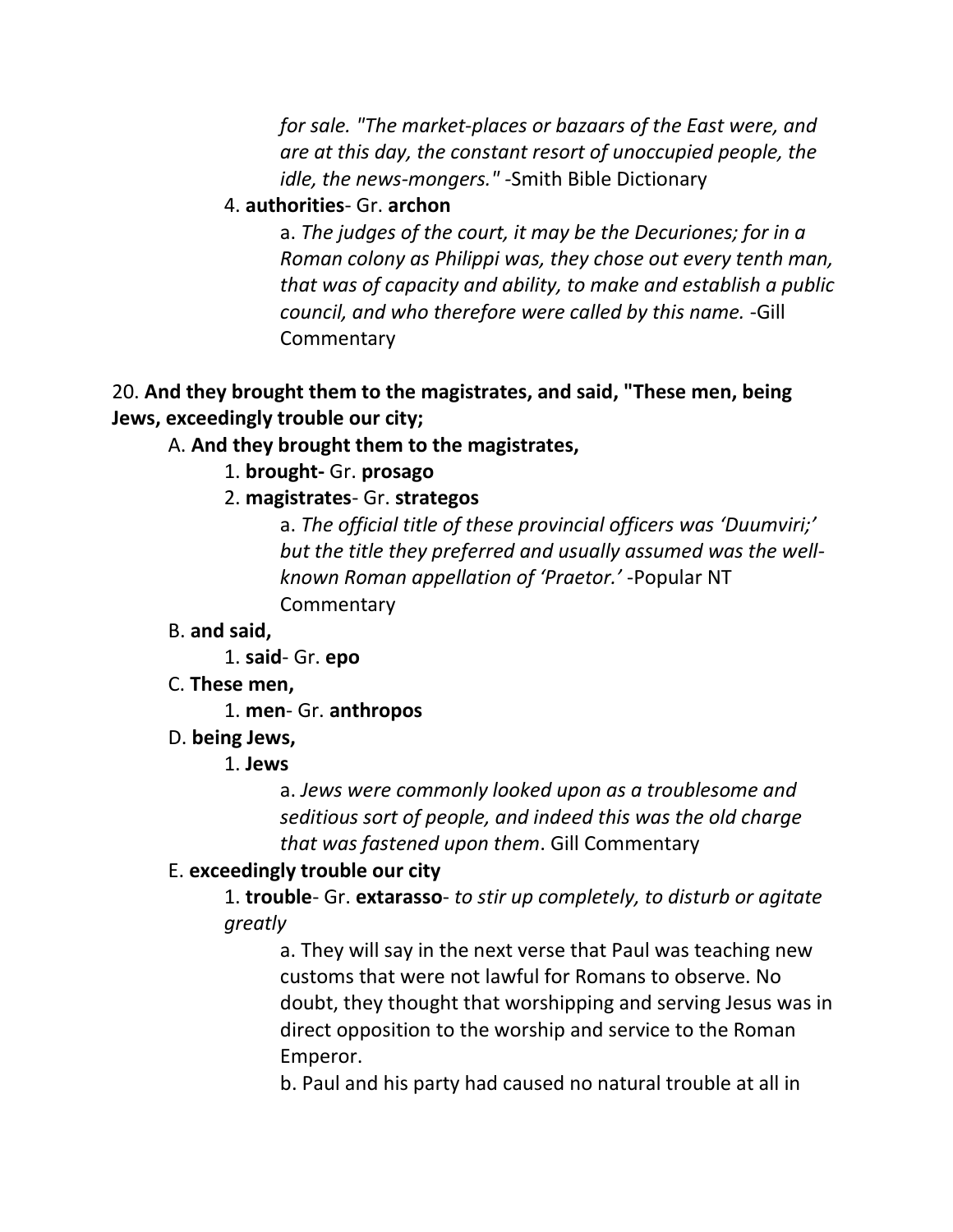Philippi. However, much trouble was caused spiritually to the devil's kingdom!

c. Only the men who lost their ill-gotten gains were the ones exceedingly troubled!

2. **city**- Gr. **polis**

#### 21. **and they teach customs which are not lawful for us, being Romans, to receive or observe."**

#### A. **teach**- Gr. **didasko**

- B. **customs** Gr. **ethos** *usage prescribed by law, institute, prescription, rite* 1. *The Romans granted absolute toleration to conquered nations to follow their own religious customs, and took the gods of these countries under their protection. Otho, Domitian, Commodus, and Caracalla were zealous partisans of the worship of Isis; Serapis and Cybele were patronized at Rome; and in the reign of Nero the religious dilettanti at Rome affected Judaism, and professed to honor the name of Moses and the sacred books. Poppaea, Nero's consort, was their patroness, and Seneca said, "the Jewish faith is now received on every hand. The conquered have given laws to the conquerors." On the other hand, there were laws which forbade the introduction of strange deities among the Romans themselves.* - Vincent Word Studies
- C. **lawful** Gr. **exesti ou** *not right*
- D. **Romans** Gr. **rhomaios**
- E. **receive** Gr. **paradechomai**
- F. **observe** Gr. **poieo** *to do*

1. *For the city of Philippi was a Roman colony, and so the inhabitants of it called themselves Romans; or these men might be strictly such, who were transplanted hither; and with the Romans, it was not lawful to receive, observe, and worship, a new or strange deity, without the decree of the senate.* Gill Commentary 2. In Ephesus, an uproar was made against Paul and his party and accusations were made that they were introducing another King other than Ceasar, which was not legal to do. Act\_17:7

22. **Then the multitude rose up together against them; and the magistrates tore off their clothes and commanded** *them* **to be beaten with rods.**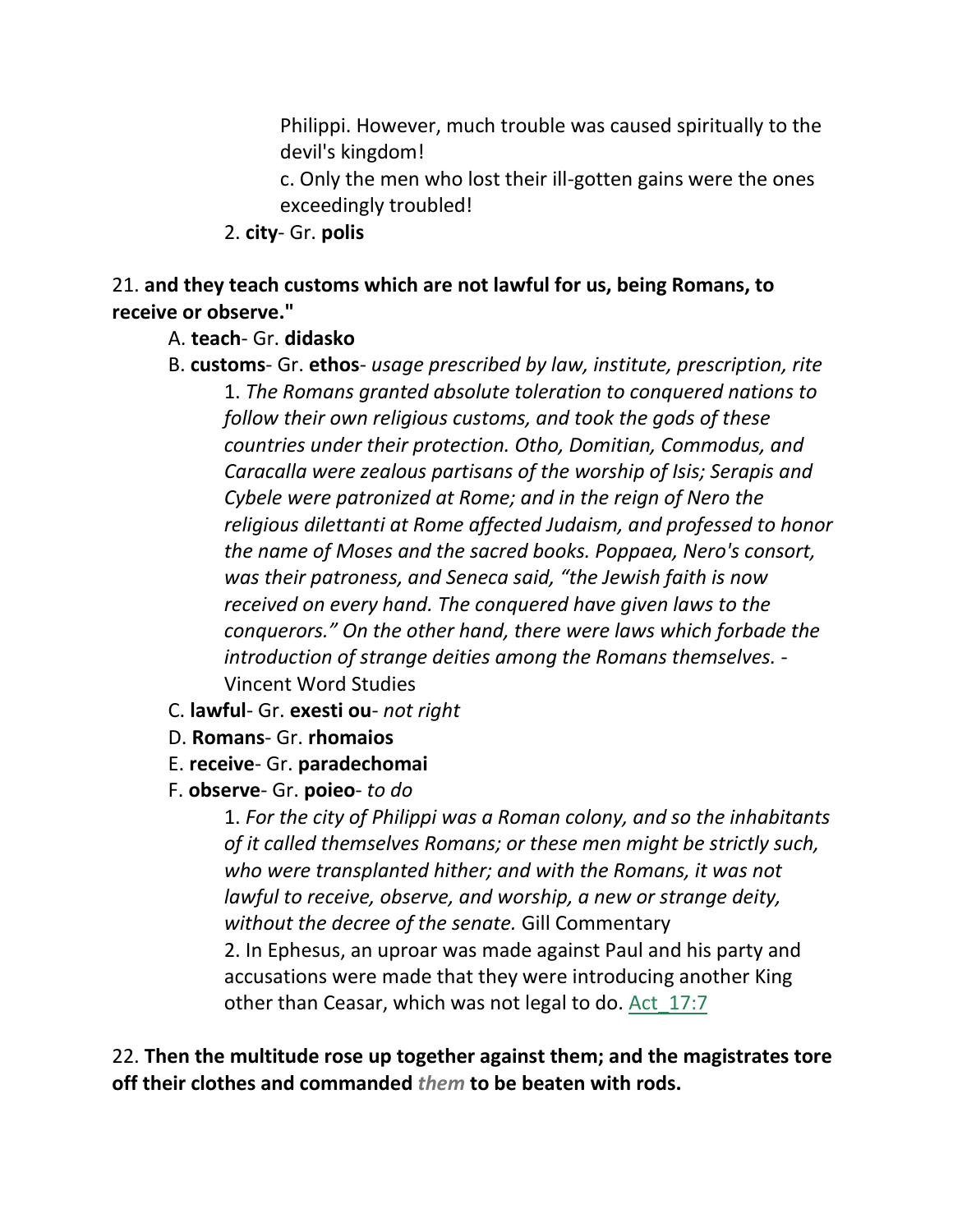#### A. **Then the multitude rose up together against them,**

- 1. **multitudes** Gr. **ochlos**
- 2. **rose up** Gr. **sunephistemi** *to stand up together*

# B. **and the magistrates tore off their clothes and commanded them to be beaten with rods**

# 1. **magistrates**- Gr. **strategos**

a. These magistrates gave judgment against Paul and those with him without a proper trial. Paul was given no opportunity to speak for himself or offer any testimony in his favor. This was a bogus trial and totally illegal even according to Roman judicial practices. Clearly, these magistrates were moved by the growing mob around them.

- 2. **tore off** Gr. **perirrhegnumi**
- 3. **clothes** Gr. **himation**
- 4. **commanded** Gr. **keleuo**
- 5. **beaten with rods** Gr. **rhabdizo**

a. These rods were made of birch or elm wood. No doubt it was very painful to be hit with them. Paul received this kind of beating three times! 2Co\_11:25

# 23. **And when they had laid many stripes on them, they threw** *them* **into prison, commanding the jailer to keep them securely.**

# A. **And when they had laid many stripes on them,**

- 1. **laid** Gr. **epitithemi** *to put upon*
- 2. **stripes** Gr. **plege** *a blow, stripe, a wound*

a. The Jews had a limit of 39 lashes when beating a person. The Romans had no such restrictions.

b. Paul was not expecting his day would turn out the way it did when he woke up that morning!

## B. **they threw them into prison,**

- 1. **threw** Gr. **ballo**
- 2. **prison** Gr. **phulake**

a. Paul and his party were thrown into the clink. At this point I sure it was tempting to be bitter at God. Him coming to Philippi started with a vision he had received from the Lord. Now, he had been severely beaten and not in prison. However, Paul did not get bitter. He praised God at midnight!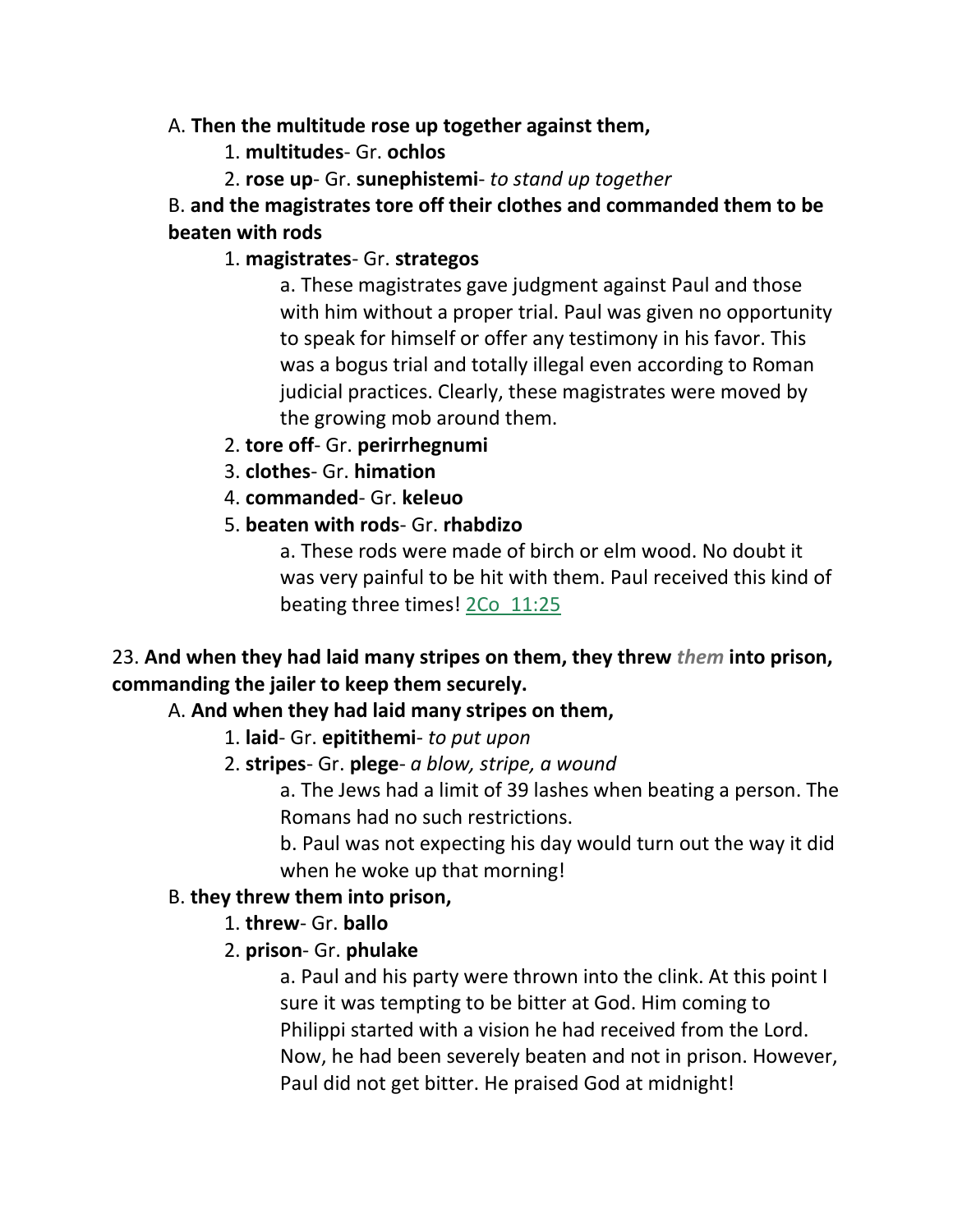#### C. **commanding the jailer to keep them securely**

- 1. **commanding** Gr. **paraggello**
- 2. **jailer** Gr. **desmophulax**
	- a. This jailer was soon to be saved.
- 3. **keep** Gr. **tereo**
- 4. **securely** Gr. **asphales**

#### 24. **Having received such a charge, he put them into the inner prison and fastened their feet in the stocks.**

A. **Having received such a charge,**

- 1. **received** Gr. **lambano**
- 2. **such** Gr. **toioutos**
- 3. **charge** Gr. **paraggeleia** *a command, order, charge, direction, precept*

## B. **he put them into the inner prison and fastened their feet in the stocks**

- 1. **put** Gr. **ballo** *to throw*
- 2. **inner prison** Gr. **esoteros phulake**

a. *Into the most retired and secure part of the prison. The cells in the interior of the prison would be regarded as more safe, being doubtless more protected, and the difficulty of escape would be greater.* -Barnes Commentary

3. **fastened feet**- Gr. **asphalizo autos pous**- *to secure ones feet*

## 4. **stocks**- Gr. **xulon**

a. *The word "stocks," with us, denotes a machine made of two pieces of timber between which the feet of criminals are placed, and in which they are thus made secure. The account here does not imply necessarily that they were secured precisely in this way, but that they were fastened or secured by the feet, probably by cords, to a piece or beam of wood, so that they could not escape. It is probable that the legs of the prisoners were bound to large pieces of wood which not only encumbered them, but which were so placed as to extend their feet to a considerable distance. In this condition it might be necessary for them to lie on their backs; and if this, as is probable, was on the cold ground, after their severe scourging, their sufferings must have been very great. Yet in the midst of this they sang praises to God*. -Barnes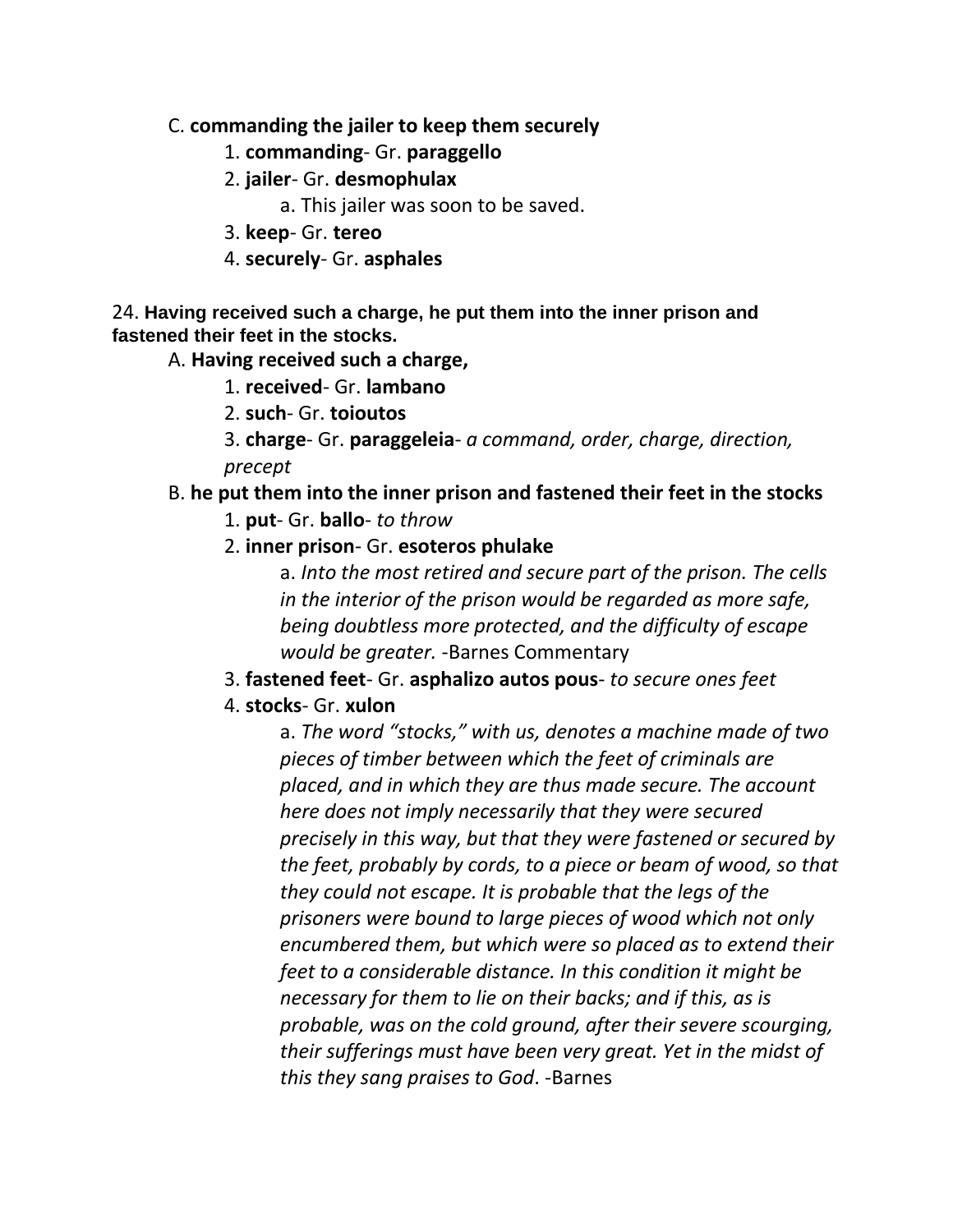25. **But at midnight Paul and Silas were praying and singing hymns to God, and the prisoners were listening to them.**

A. **But at midnight Paul and Silas were praying and singing hymns to God,**

1. **midnight**- Gr. **mesonuktion**- middle of the night

a. It was when things were the darkest that Paul and Silas decided to turn to God in prayer and to praise Him. It is so important what you do at midnight in your life and things look the darkest and bleakest.

## 2. **praying**- Gr. **proseuchomai**

a. We are to call out to God in the day of our trouble and He will deliver us. Psa 50:15

3. **singing hymns**- Gr. **humneo**- *songs sang without music*

a. There are five types of songs in the Word of God. We see four of them in Col. 3:16

> i. **Psalms**- These are songs accompanied by musical instruments

ii. **Hymns**- These songs are sung acapella without music. These were the songs being sung here. They did not have a band to play or a guitar present to pay. They sang acapella.

iii. **Petitions**- These are songs of petition and prayer iv. **Teaching**- These are songs to instruct the congregation singing them

v. **Admonition**- These are songs to remind the congregation to act on what they already know

b. Paul lived out what he had instructed others to do.

# 1Th\_5:16-18, 1Pe\_4:13

## B. **and the prisoners were listening to them**

## 1. **prisoners**- Gr. **desmios**

a. God has songs of deliverance for every one that is bound. Ps. 32:7

#### 2. **listening**- Gr. **epakroaomai**

a. Other people are watching and listening to you in the midst of your trial. Your deliverance does not just impact you, but God wants your deliverance to bring deliverance to others as well, as we see will happen in this story.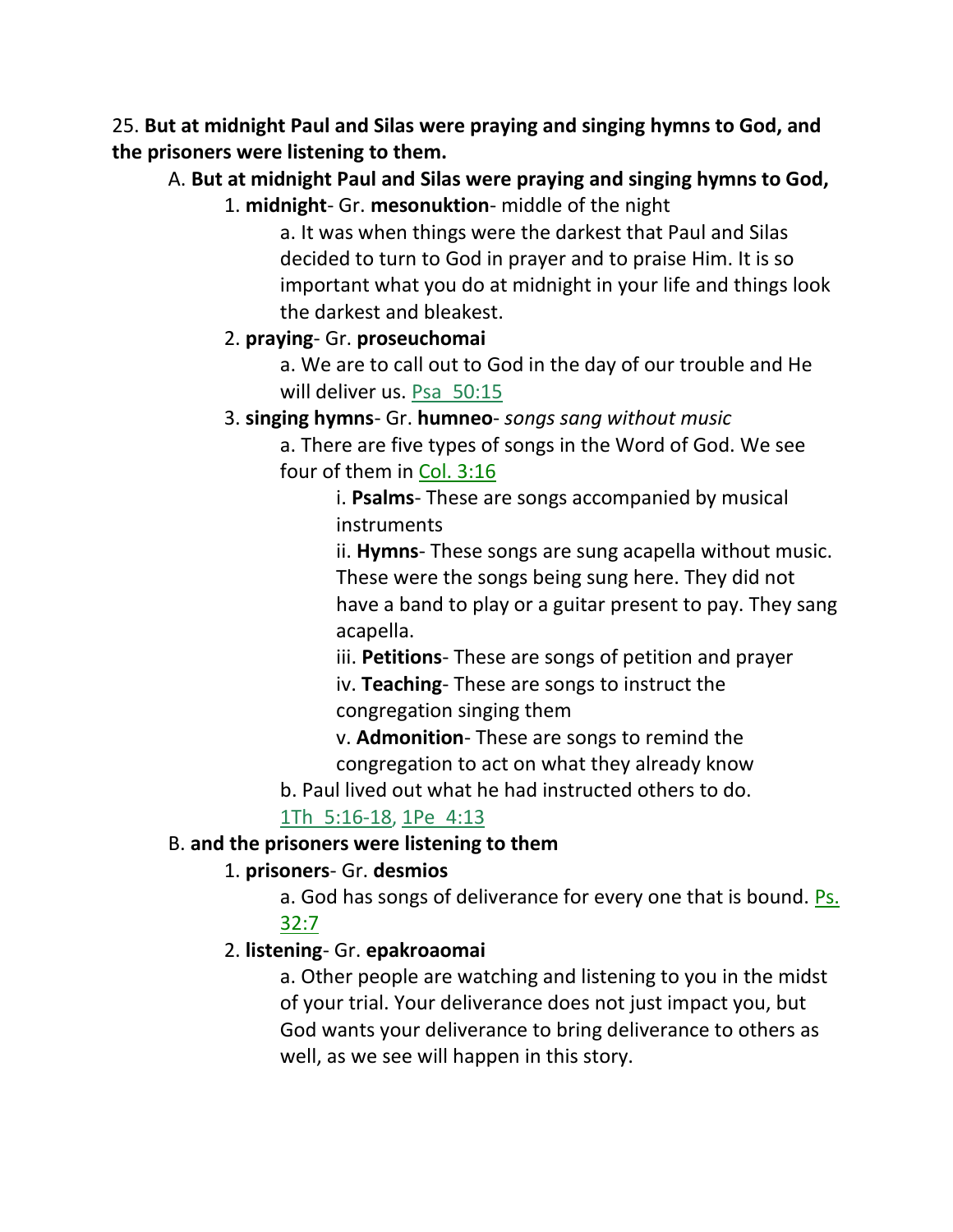26. **Suddenly there was a great earthquake, so that the foundations of the prison were shaken; and immediately all the doors were opened and everyone's chains were loosed.**

## A. **Suddenly there was a great earthquake,**

#### 1. **Suddenly**- Gr. **aphno**

a. If you will go to praising God in the middle of your trial, God has a "suddenly" for you!

#### 2. **great**- Gr. **megas**

#### 3. **earthquake**- Gr. **seismos**

a. I can see God listening to Paul and Silas singing praises and He got to tapping His foot and an earthquake took place because of it!

#### B. **so that the foundations of the prison were shaken,**

#### 1. **foundations**- Gr. **themelios**

2. **prison**- Gr. **desmoterion**

## 3. **shaken**- Gr. **saleuo**

a. When we praise God in the midst of our trial, then the foundations of our problem will be shaken!

b. Many think that they need something complicated to do to see freedom and victory in their trial. God says just praise me and I will take care of the complicated part!

# C. **and immediately all the doors were opened and everyone's chains were loosed**

## 1. **doors**- Gr. **thura**

## 2. **opened**- Gr. **anoigo**

a. This was not just a natural occurrence due to the earthquake. All the doors unlocked and opened and the chains fell off. This was supernatural.

#### 3. **everyone's**

a. Notice, everyone's chains fell off.

#### 4. **chains**- Gr. **desmon**

## 5. **loosed**- Gr. **aniemi**

a. An earthquake would not have been able to unlock everyone's chains. This was supernatural.

27. **And the keeper of the prison, awaking from sleep and seeing the prison doors open, supposing the prisoners had fled, drew his sword and was about to**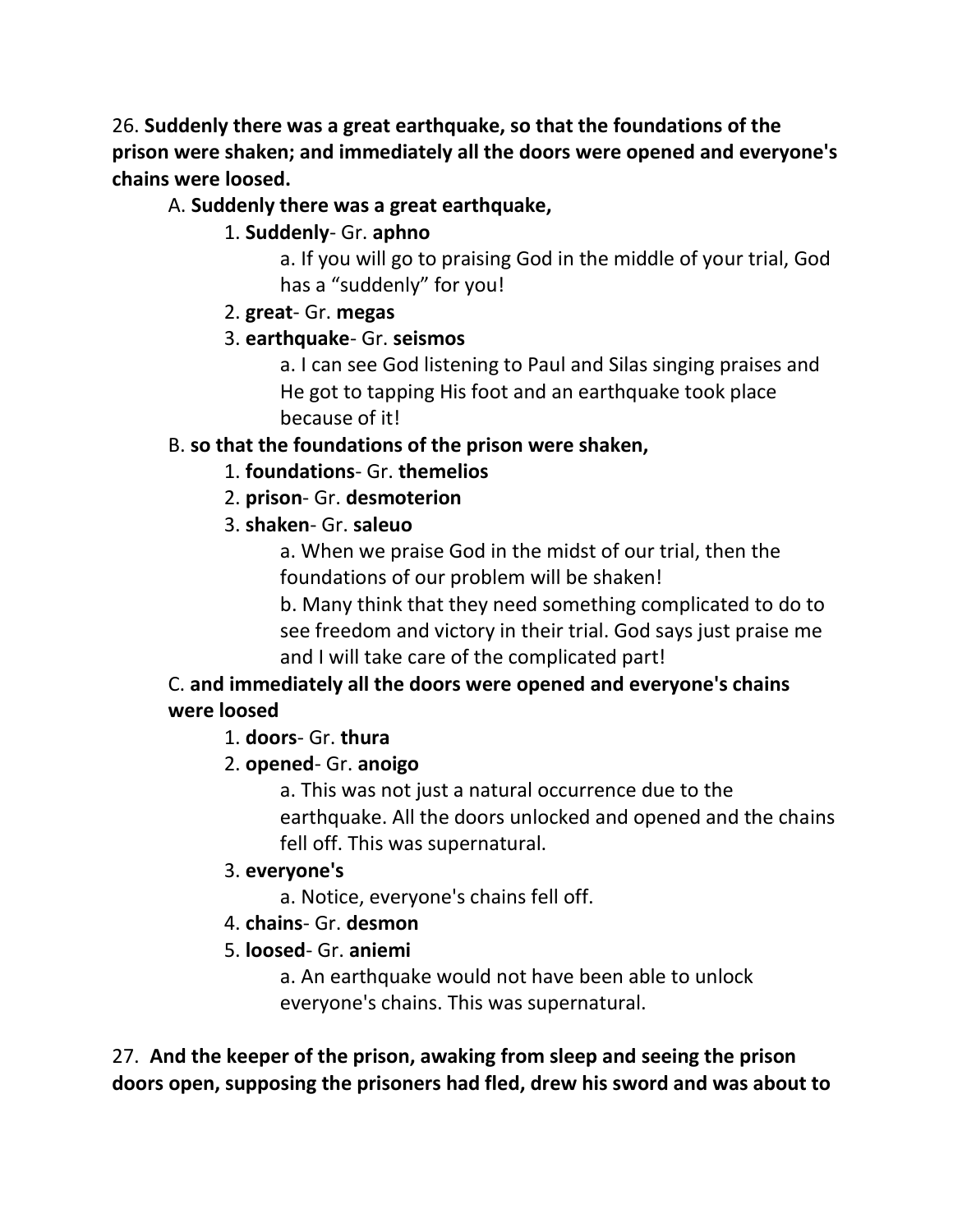**kill himself.**

#### A. **And the keeper of the prison,**

- 1. **keeper of the prison** Gr. **desmophulax**
	- a. This was the prison warden.

#### B. **awaking from sleep and seeing the prison doors open,**

- 1. **awaking from sleep** Gr. **ginomai exupnos** *beginning to wake* a. Undoubtedly, he was awakened by the great earthquake.
- 2. **seeing** Gr. **eido**
- 3. **doors** Gr. **thura**
- 4. **open** Gr. **anoigo**

# C. **supposing the prisoners had fled,**

1. **prisoners**- Gr. **desmios**

# 2. **fled**- Gr. **ekpheugo**

a. Another miracle besides all the doors opening and the chains being loosed, is that none of the prisoners attempted to escape. Most likely, the prisoners were all in too much shock to think about escaping.

# D. **drew his sword and was about to kill himself**

1. **drew**- Gr. **spao**

# 2. **sword**- Gr. **machaira**

a. Of all the swords that a Roman soldier could use, this one was the deadliest. Indeed, the "machaira" could be as long as 19 inches, but it was often shorter, resembling a dagger, therefore it was usually used in close combat. It was razor sharp on both sides of the blade and its very end turned upward, causing the point of the blade to be extremely sharp and deadly. After stabbing his enemy and before removing the blade, the soldier would grab the sword tightly and twist it, pulling the man's entrails out as the sword was removed. Not a pretty sight.

b. This sword is likened to the sword of the Spirit- the Word of God. We are to gut the enemy with the Word of God!

# 3. **kill**- Gr. **anaireo**

a. The penalty for letting prisoners go would have been death by the Roman officials. To avoid a more painful death, he chose to kill himself.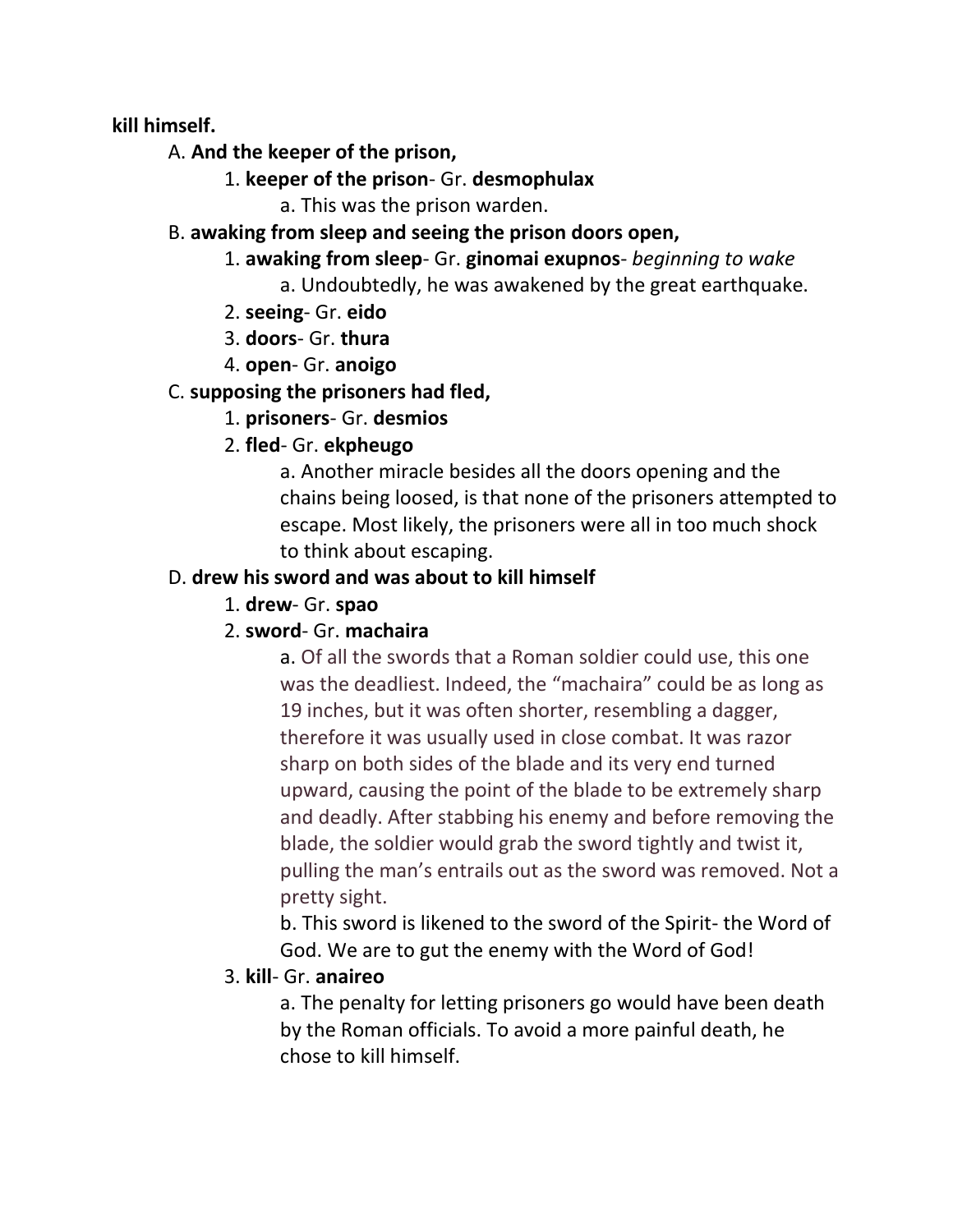28. **But Paul called with a loud voice, saying, "Do yourself no harm, for we are all here."**

#### A. **But Paul called with a loud voice,**

- 1. **called** Gr. **kaleo**
- 2. **loud** Gr. **megas**
- 3. **voice** Gr. **phone**

a. Paul shouted this because he was not in the near vicinity of the jailor and wanted to be heard by him. The prisoners were in complete darkness in the dungeon. We know this by the next verse when the jailor called for a light to be brought in. Paul could have not physically see the jailor about to commit suicide. This has to mean that Paul got by divine revelation that the jailor was about to commit suicide. Thank God for the gifts of the Spirit. They are very important and even could save someone's life!

B. **saying**- Gr. **lego**

## C. **Do yourself no harm,**

- 1. **harm** Gr. **kakos** *evil, bad*
	- a. Meaning suicide.
- D. **for we are all here**

29. **Then he called for a light, ran in, and fell down trembling before Paul and Silas.**

A. **Then he called for a light,**

- 1. **called** Gr. **aiteo** *to ask or request for*
- 2. **light** Gr. **phos**

a. This man called for a natural light, but was soon led to the true Light- Jesus Christ! John 8:12

## B. **ran in,**

1. **ran**- Gr. **eispedao**- *to leap or spring in, rush in eagerly*

## C. **and fell down trembling before Paul and Silas**

- 1. **fell down** Gr. **prospipto** *to fall forwards*
- 2. **trembling** Gr. **entromos** *trembling, terrified*

a. There was something about Paul and Silas that this jailor saw that led him to come to them at this time and seek salvation. He had heard their verbal witness, but also saw their lifestyle witness. He recognized them as men of God. Can that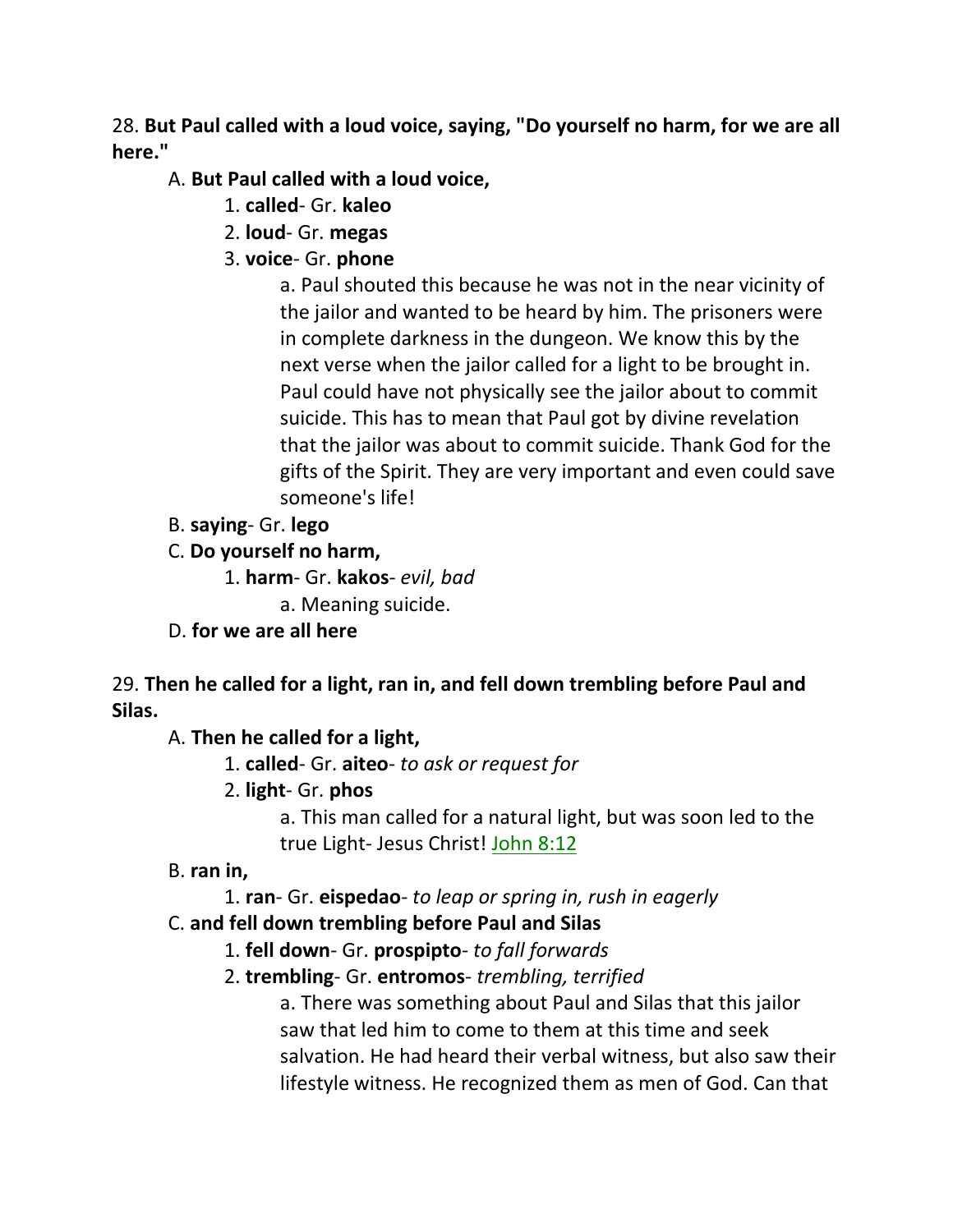be said of us where we work and live?

#### 30. **And he brought them out and said, "Sirs, what must I do to be saved?"** A. **And he brought them out and said,**

- 1. **brought** Gr. **proago** *to bring forth*
- 2. **said** Gr. **lego**
- B. **Sirs** Gr. **kurios** *Lord- this is a title of honor expressive of respect and reverence, with which servants greet their master*

1. A Christian minister should never allow someone to call them what is reserved for Jesus.

2. *Paul and Silas did not accept the title "lords," but pointed the inquirer to the one true Lord and Master over all, in whom alone there is salvation.* -Kretzmann Commentary

3. Paul will say, "Believe upon the **LORD** Jesus Christ!"

## C. **what must I do to be saved**

1. **do**- Gr. **poieo**

a. Humans are hard-wired towards works, performance and merit based systems of religion. There is no "do", but simply "believe"! The work of God is to believe. Joh\_6:28-29

## 2. **saved**- Gr. **sozo**

a. This man's near death experience awakened his conscious to his guilt and need for salvation.

b. There are no atheists in fox holes!

## 31. **So they said, "Believe on the Lord Jesus Christ, and you will be saved, you and your household."**

A. **So they said,**

1. **said**- Gr. **epo**

## B. **Believe on the Lord Jesus Christ,**

## 1. **believe**- Gr. **pisteuo**

a. Paul did not give this man ten things to do to be saved. He gave one thing! Believe! Oh, how we complicate the gospel and salvation. Follow the KISS principle- Keep It Simple Saints!

## 2. **Lord**- Gr. **kurios**

a. The jailor had called Paul "lord", but Paul rejected that and said you must believe and receive THE LORD Jesus Christ!

## C. **and you will be saved,**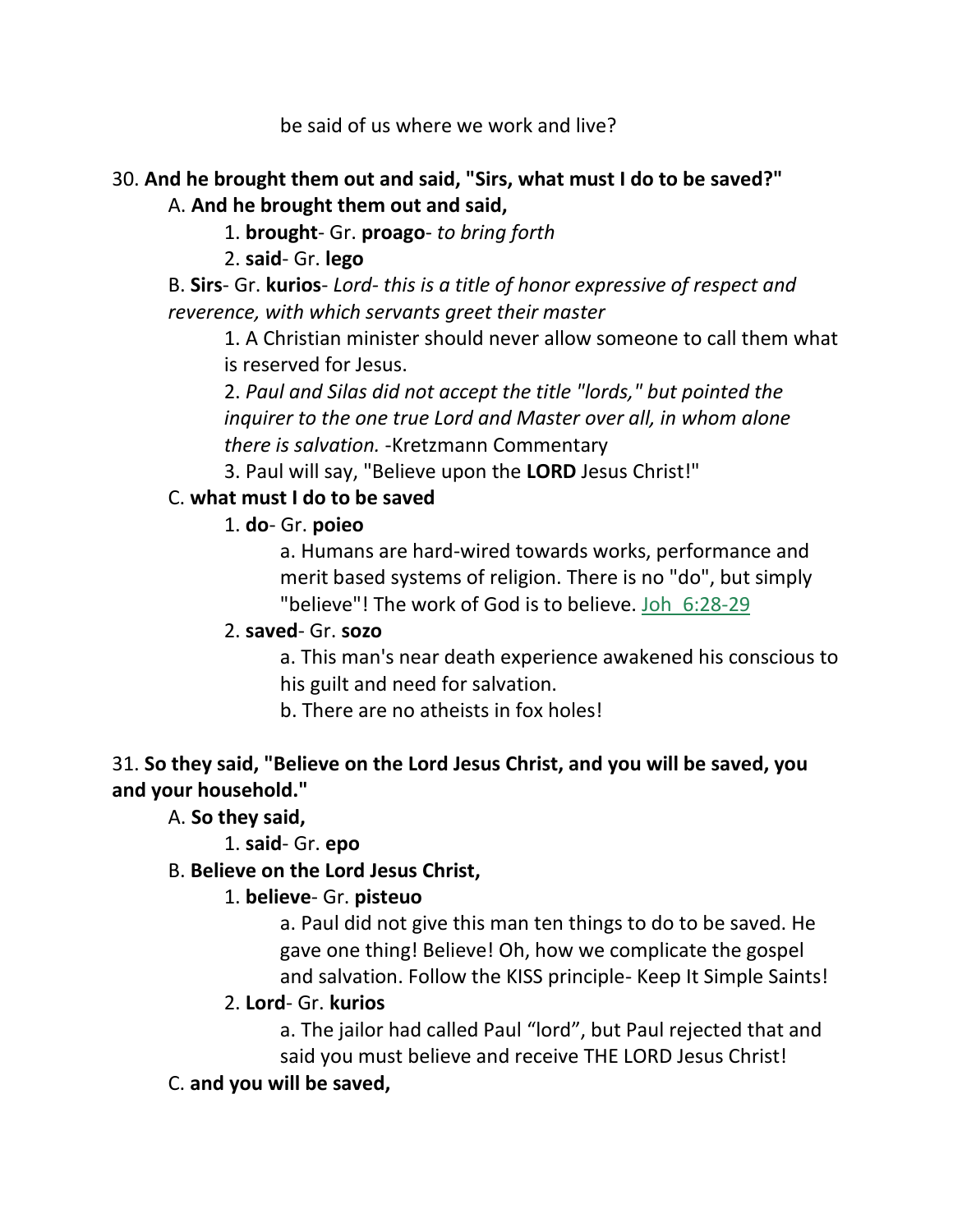1. **saved**- Gr. **sozo**- *to save, deliver, make whole, preserve safe from danger, loss, destruction*

# D. **you and your household**

1. **you**

# 2. **household**- Gr. **oikos**

a. This verse taken out of context has brought much harm. If you take this verse alone one can conclude that if a head of a household gets saved that everyone in that household is saved as well. This is wrong! If you take a text out of context you are left with a CON! The next verse shows us that the whole household heard the gospel and believed. You must believe in Christ Jesus to be saved. God has no grandchildren!

# 32. **Then they spoke the word of the Lord to him and to all who were in his house.**

# A. **spoke**- Gr. **laleo**

# B. **word**- Gr. **logos**- *word, message*

1. Taking verse 31 alone it would appear that this jailor had an understanding of who Jesus was and what He did in order to just believe upon the Lord Jesus Christ. However, Paul goes into more detail explaining about who Jesus was and what He did.

## C. **of the Lord**

1. This was the message about the Lord Jesus. The gospel was shared with them.

## D. **all**

1. The gospel was shared with **ALL IN THE HOUSE**! They all had to hear the gospel and believe it to be saved.

## E. **house**- Gr. **oikos**

33. **And he took them the same hour of the night and washed** *their* **stripes. And immediately he and all his family were baptized.**

## A. **And he took them the same hour of the night and washed their stripes**

## 1. **took**- Gr. **paralambano**

- 2. **hour** Gr. **hora**
- 3. **night** Gr. **nux**
- 4. **washed** Gr. **louo**
	- a. Paul had his **past** wounds washed by the jailor, and then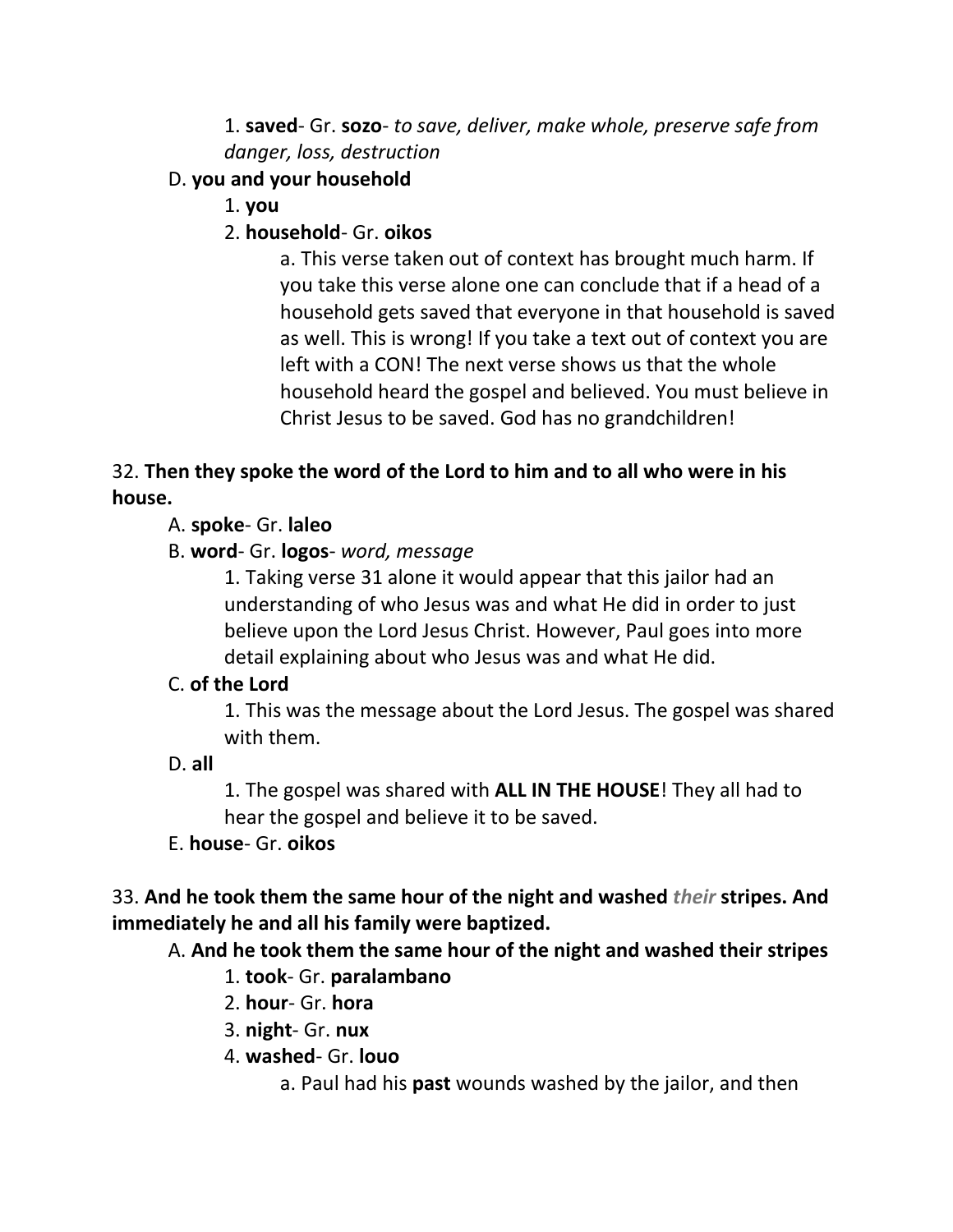Paul washed the jailor of his **past** in the baptismal waters! Praise God forever more!

- 5. **stripes** Gr. **plege**
- B. **And immediately he and all his family were baptized**
	- 1. **family** Gr. **autos** *all of his*
	- 2. **baptized** Gr. **baptizo** *to dip or immerse*

a. Baptism in the NT is always a believer's baptism. All of his family had heard the gospel and believed.

# 34. **Now when he had brought them into his house, he set food before them; and he rejoiced, having believed in God with all his household.**

# A. **Now when he had brought them into his house,**

- 1. **brought** Gr. **anago**
- 2. **house** Gr. **oikos**

a. Paul and Silas are taken into the jailor's home to eat. This is much better than the jail! After they ate evidently he took them back to the prison as we see in the next verses.

b. When we are saved we are set free from the prison of sin and are placed at the Father's table to banquet with Him!

# B. **he set food before them,**

1. **set food**- Gr. **paratithemi trapeza**- *place beside a table* C. **and he rejoiced,**

1. **rejoiced**- Gr. **agalliao**- *to exult, leap for joy, to show one's joy by leaping and skipping denoting excessive or ecstatic joy and delight.*

a. This word is very expressive! He was jumping up and down and skipping around with ecstatic joy! Have we lost the sense of the grace and forgiveness of God in our life? Great joy is a by-product of appropriating grace in your life.

# D. **having believed in God with all his household**

# 1. **believed**- Gr. **pisteuo**

2. **household**- Gr. **oikos**

a. Notice that the jailor believed in God **WITH ALL HIS HOUSEHOLD.** The whole family believed as well! Again, God has no grandchildren!

35. **And when it was day, the magistrates sent the officers, saying, "Let those men go."**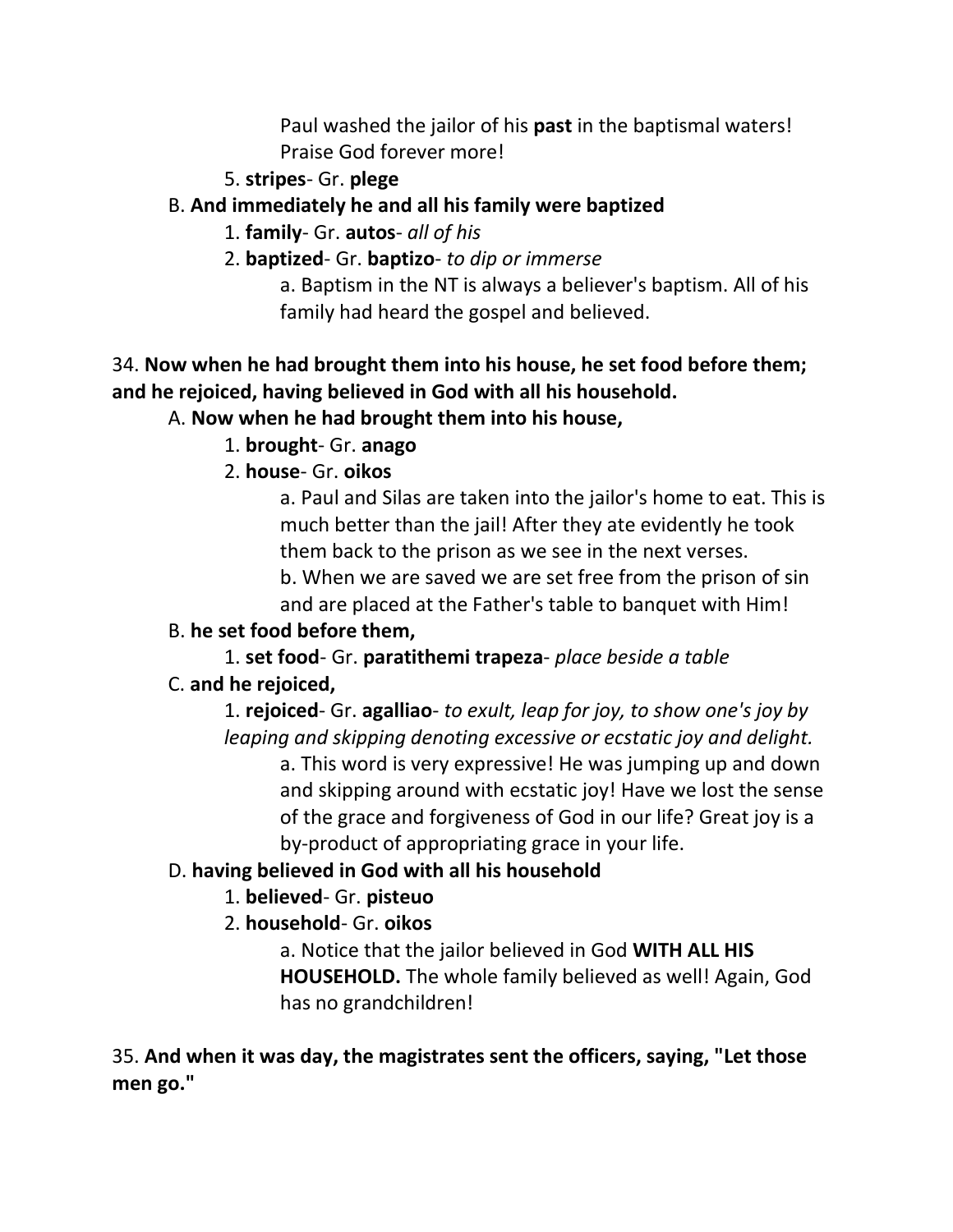#### A. **And when it was day,**

- 1. **day** Gr. **hemera**
- B. **the magistrates sent the officers,**
	- 1. **magistrates** Gr. **strategos**
	- 2. **sent** Gr. **apostello**

a. The officers were sent to the prison. The jailor was there with Paul and Silas. They had returned to the prison after eating at the jailor's house.

3. **officers**- Gr. **rhabdouchos**- *the bearer of a wand of office; a lictor* a. These were the same men that had beaten them the day before. They were now releasing those whom they had bound and beaten. God can turn your persecutors into your protectors if you will but praise God in your midnight hour!

# C. **saying,**

D. **Let those men go**

- 1. **men** Gr. **anthropos**
- 2. **go** Gr. **apoluo**

36. **So the keeper of the prison reported these words to Paul, saying, "The magistrates have sent to let you go. Now therefore depart, and go in peace."**

A. **So the keeper of the prison reported these words to Paul,** 

- 1. **keeper of the prison** Gr. **desmophulax**
- 2. **reported these words-** Gr. **apagello** *to report or declare*
- B. **saying** Gr. **logos** *word or message*
- C. **The magistrates have sent to let you go**
	- 1. **magistrates** Gr. **stragegos**
	- 2. **sent** Gr. **apostello**
	- 3. **let you go** Gr. **apoluo**
- D. **Now therefore depart,**
	- 1. **depart** Gr. **exerchomai**
- E. **and go in peace**
	- 1. **peace** Gr. **eirene**

a. I am sure the jailor reported this message with great joy that Paul was being released. Paul did not respond back joyously!

37. **But Paul said to them, "They have beaten us openly, uncondemned Romans,**  *and* **have thrown** *us* **into prison. And now do they put us out secretly? No**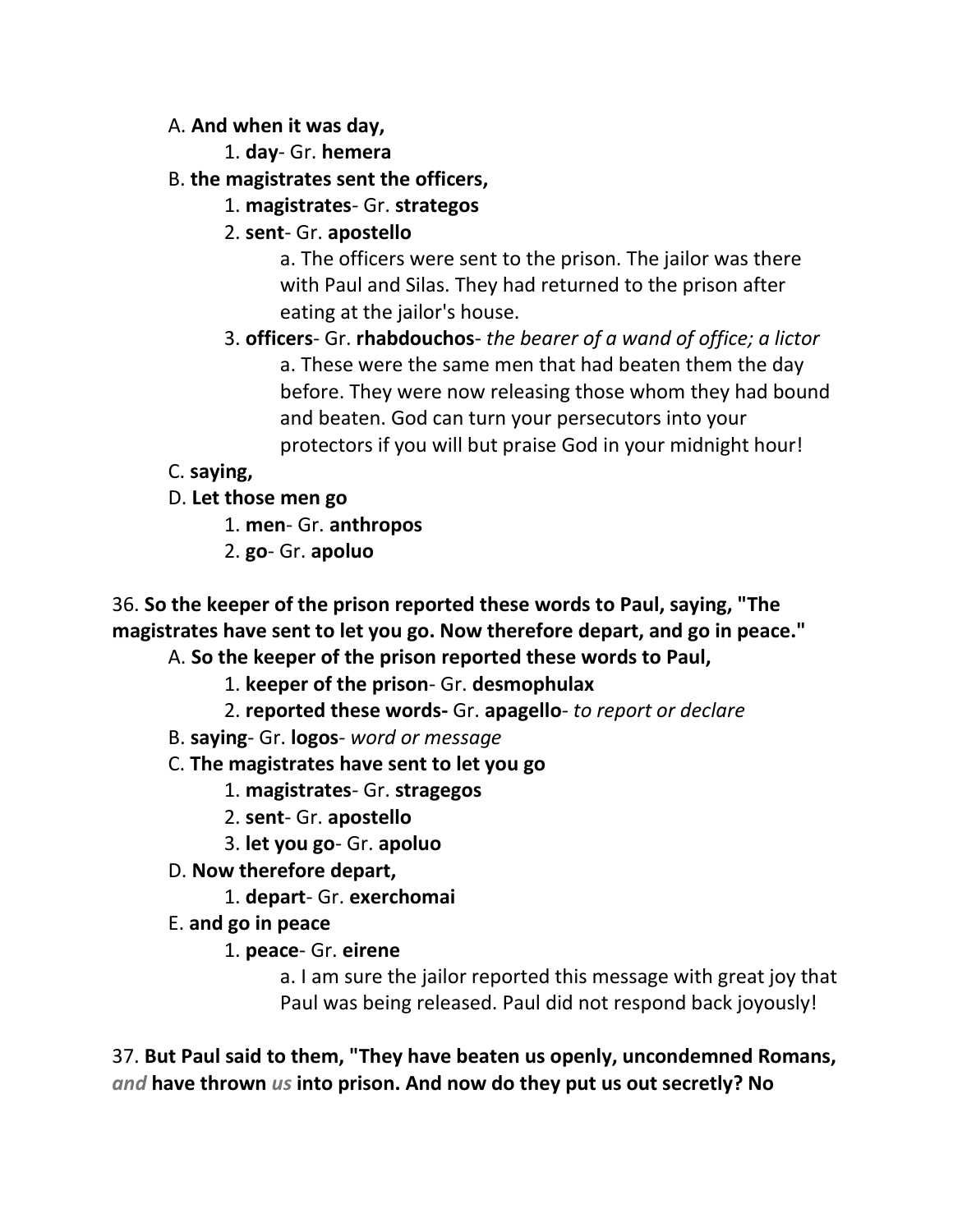#### **indeed! Let them come themselves and get us out."**

#### A. **But Paul said to them,**

- 1. **said**
- 2. **them**
	- a. The magistrates

# B. **They have beaten us openly,**

- 1. **beaten** Gr. **dero** *to beat or scourge so as to take off the skin* a. This word shows that the beating broke the skin and blood came out.
- 2. **openly** Gr. **demosios** *publicly, in public places, in full view of all* a. They were beaten in the market square for all to see. This was what Paul meant by being shamefully treated in Philippi. 1 Thess. 2:2

# C. **uncondemned Romans,**

- 1. **uncondemned** Gr. **akatakritos** *untried, not judged in court*
- 2. **Romans**

a. *St. Paul well knew the Roman laws; and on their violation by the magistrates he pleads. The Valerian law forbade any Roman citizen to be bound. The Porcian law forbade any to be beaten with rods. "Poreia lex virgas ab omnium civium Romanorum corpore amovit." And by the same law the liberty of a Roman citizen was never put in the power of the lictor. "Porcia lex libertatem civium lictori eripuit." See Cicero, Orat. pro Rabirio. Hence, as the same author observes, In Verrem, Orat. 5: "Facinus est vinciri civem Romanum, scelus verberari." It is a transgression of the law to bind a Roman citizen: it is wickedness to scourge him. And the illegality of the proceedings of these magistrates was farther evident in their condemning and punishing them unheard. This was a gross violation of a common maxim in the Roman law. Causa cognita, possunt multi absolvi; incognita, nemo condemnari potest. Cicero. "Many who are accused of evil may be absolved, when the cause is heard; but unheard, no man can be condemned." Every principle of the law of nature and the law of nations was violated in the treatment these holy men met with from the unprincipled magistrates of this city.* - Clarke **Commentary**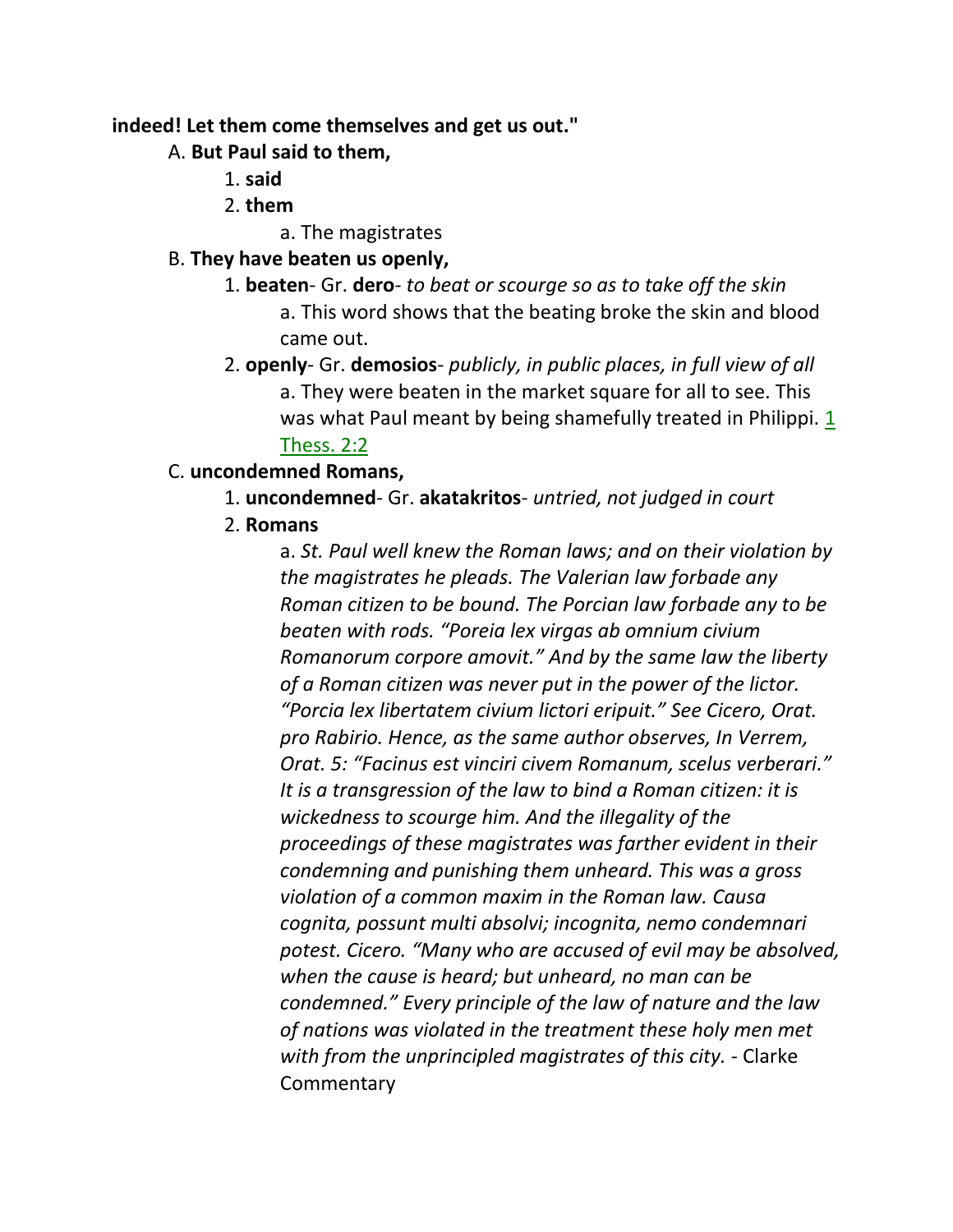#### D. **and have thrown us into prison,**

- 1. **thrown** Gr. **ballo**
- 2. **prison** Gr. **phulake**

# E. **And now do they put us out secretly**

- 1. **put out** Gr. **ekballo** *to throw out*
- 2. **secretly** Gr. **lathra** *in secret, privately*

# F. **No indeed!**

1. To get the import of what Paul said and how he said it, in modern English Paul said- **OH, H\*LL NO!!**

# G. **Let them come themselves and get us out**

- 1. **come** Gr. **erchomai**
- 2. **get out** Gr. **exago** *to lead out*

a. Paul was a sanctified man, but still a man. You see his humanity and feisty personality here. "Oh, no! This is not how things are going to go down! We are not leaving until they come down and admit their wrong and let us out personally!"

# 38. **And the officers told these words to the magistrates, and they were afraid when they heard that they were Romans.**

# A. **And the officers told these words to the magistrates,**

- 1. **officers** Gr. **rhabdouchos** *rod holder, lictor*
	- a. These were the ones who had beaten them the day before.
- 2. **words** Gr. **rhema**
- 3. **magistrates** Gr. **strategos**

# B. **and they were afraid when they heard that they were Romans.**

# 1. **afraid**- Gr. **phobeo**

a. They just realized that they had messed up big time. They had let the crowd move them to do what was against Roman Law. They were guilty and liable for what they had done to Paul and Silas!

- 2. **heard** Gr. **akouo**
- 3. **Romans**

39. **Then they came and pleaded with them and brought** *them* **out, and asked**  *them* **to depart from the city.**

- A. **Then they came and pleaded with them and brought them out,**
	- 1. **came** Gr. **erchomai**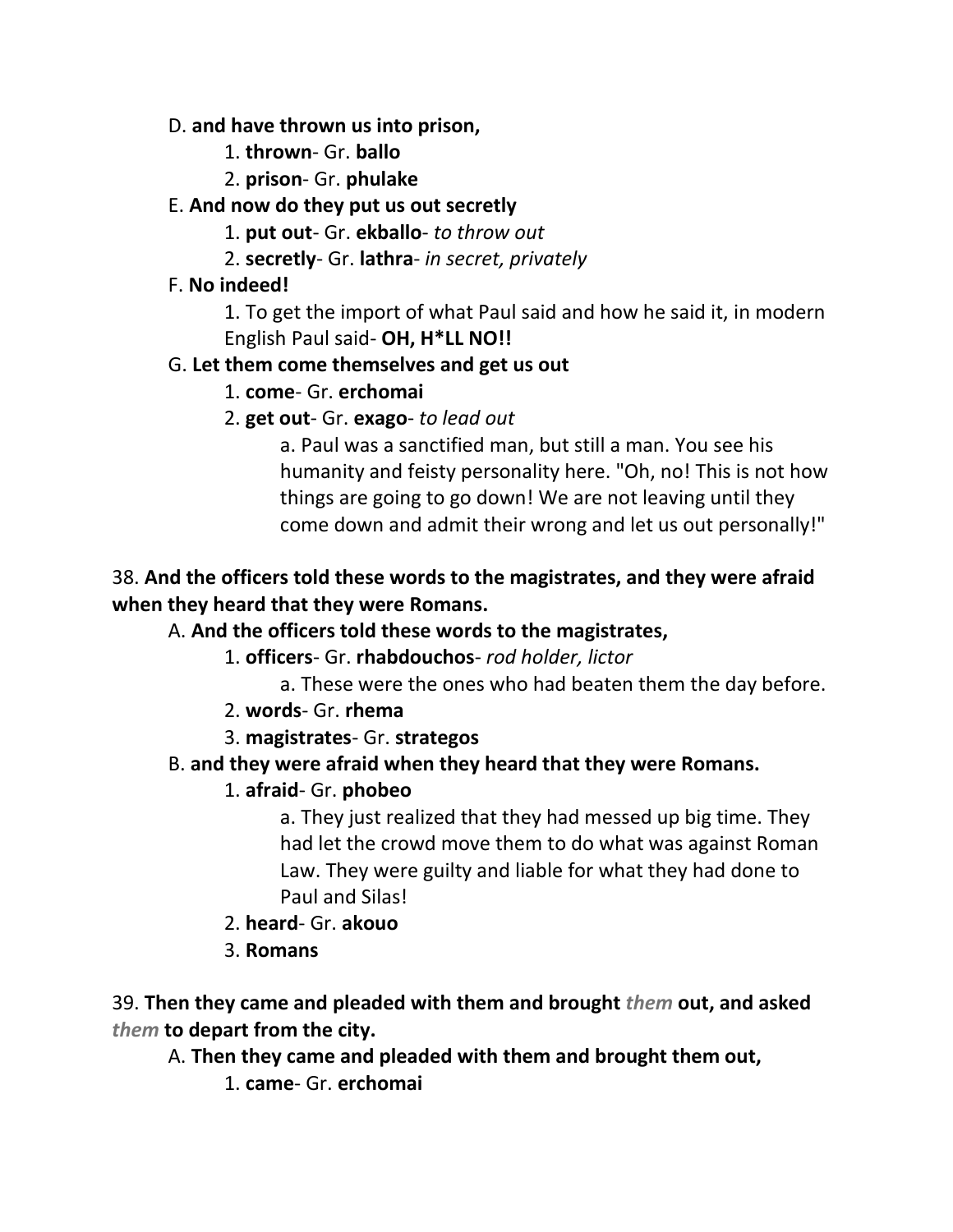- 2. **pleaded** Gr. **parakaleo** *to beseech*
- 3. **brought out** Gr. **exago**
- B. **and asked them to depart from the city**
	- 1. **asked** Gr. **erotao-** *to request, entreat, beg, beseech* a. *Imperfect active of* **erōtaō***. They kept on begging them to leave for fear of further trouble*. -Robertson's Word Pictures b. The imperfect tense implies they were repeatedly asking this. This shows some resistance on the part of Paul and Silas to leave.
	- 2. **depart** Gr. **exerchomai**

```
40. So they went out of the prison and entered the house of Lydia; and when 
they had seen the brethren, they encouraged them and departed.
```
A. **So they went out of the prison and entered the house of Lydia,**

- 1. **went out** Gr. **exerchomai**
- 2. **prison** Gr. **phulake**
- 3. **entered** Gr. **eiserchomai**

a. Life is full of exiting out of one place or season and entering into another. How we exit one is how we will enter in the next.

- 4. **house** Gr. **oikos**
- B. **and when they had seen the brethren,**
	- 1. **seen** Gr. **eido**
	- 2. **brethren** Gr. **adelphos**

a. These were the recent converts of Paul's ministry at Philippi.

#### C. **they encouraged them and departed**

## 1. **encouraged**- Gr. **parakaleo**

2. **departed**- Gr. **exerchomai**

a. Luke changes back to third person in his narrative here. It is because Paul will ask Luke to stay at Philippi along with Timothy to help the fledgling church there.

b. Paul was a father to these new converts. Although, it was no longer possible for him to remain at Philippi, he still "provided for his own" by leaving competent Christian ministers there to help the young church get established.

c. So often Christians are zealous for getting people born again but show no concerns for the newborn babes to be provided